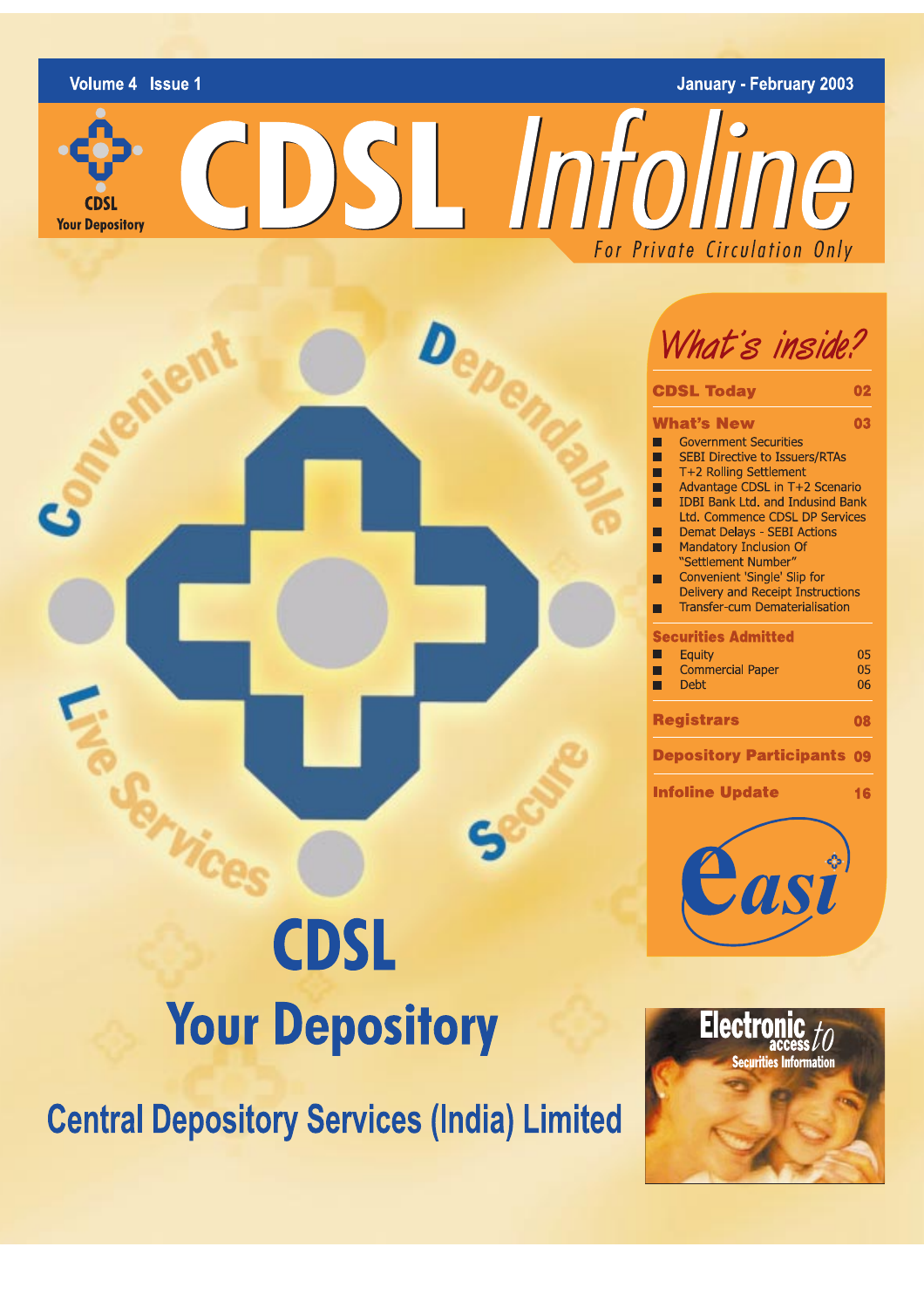# CDSL today : (as of 31.01.2003)

| <b>Security type</b>     | <b>Jan 2003</b> | <b>Jan 2002</b> |
|--------------------------|-----------------|-----------------|
| <b>Equity</b>            | 4584            | 4168            |
| <b>Debt</b>              | 2440            | 856             |
| <b>Commercial Paper</b>  | 109             | 92              |
| <b>Mutual Fund Units</b> | 20              | 8               |
| Government               |                 |                 |
| Securities               | 72              |                 |

# Securities Admitted

As on January 31, 2003, the equity of 4584 companies has been admitted into CDSL. Further, CDSL has also admitted 2440 debt instruments, like debentures and bonds, for dematerialisation.

# Depository Participants

As on January 31, 2003 CDSL has 184 DPs offering live depository services in 107 cities across 407 locations in the country.

|                                | <b>Jan 2003</b> | <b>Jan 2002</b> |
|--------------------------------|-----------------|-----------------|
| <b>Depository Participants</b> | 184             | 163             |
| <b>Branch-DPs</b>              | 233             | 190             |
| Cities                         | 107             | 95              |
| Locations                      | 407             | 323             |

| <b>Securities in CDSL</b> | <u>'Jan 2003,</u> | <b>Jan 2002</b> |
|---------------------------|-------------------|-----------------|
| <b>Quantity (Crore)</b>   | 781               | 399             |
| Value (Rs. in Crore)      | 35235             | 11987           |

# Dematerialisation

Over the last one year, the demat volume and value have increased by 96% and 194% respectively.

| <b>Settlement</b>    | Jan 2003 <b>Jan 2002</b> |         |
|----------------------|--------------------------|---------|
| Quantity (Crore)     | 39.16                    | 22.36   |
| Value (Rs. in Crore) | 3469.76                  | 2527.44 |

# **Settlement**

Over the last one year, the settlement volume and value have increased by 75% and 37% respectively.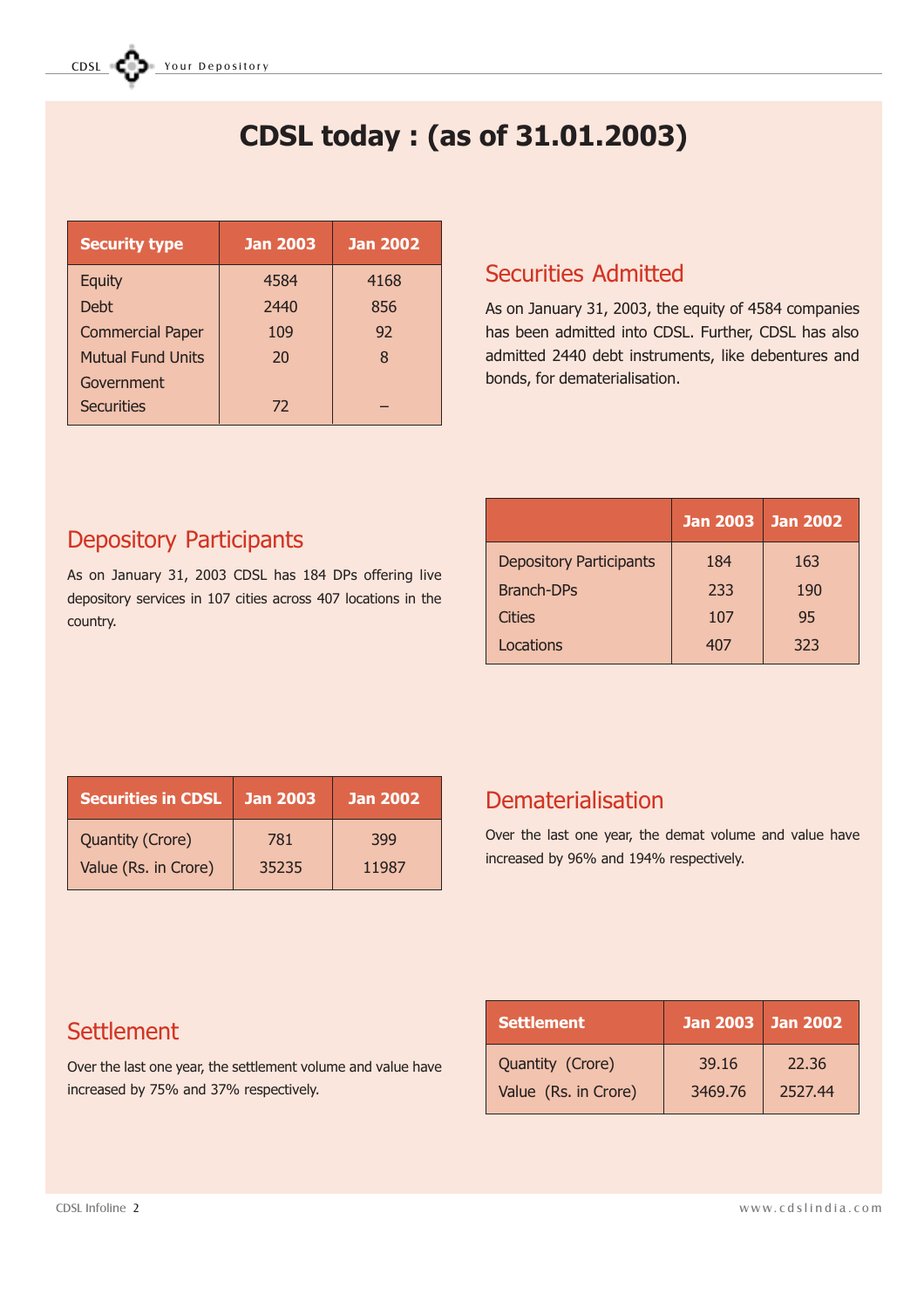# What's New?

#### Government Securities

In CDSL Infoline issue of April 2002, it was indicated that CDSL had started admitting Government Securities (G-Secs). Since then, over 100 ISINs for G-Secs are created in CDSL system. G-Secs can now be bought and sold like shares and debentures on the stock exchanges. Initially, only G-Secs issued by the Central Government can be traded. Settlement of G-Sec trades has to be made in the demat form. Beneficial Owners (BOs) can receive, hold and deliver G-Secs through their existing demat account with CDSL. Thus, CDSL now extends depository services of maintaining and transferring the records of ownership of G-Secs in dematerialised form to individuals and others like banks, non resident Indians, provident fund trusts, corporates etc. RBI has permitted banks to consider the G-Secs held in their CDSL demat account for calculation of SLR requirements. Investors such as banks holding G-Secs in book entry form through their Subsidiary General Ledger (SGL) accounts can now hold them in their demat account with CDSL. Such transfers presently take 2 working days. Investors wishing to get G-Secs held in paper form may approach their Depository Participant (DPs) for dematting them with CDSL.

#### SEBI Directive to Issuers/RTAs

With a view to ensuring proper compliances, SEBI has directed that all work relating to share registry both in terms of physical and electronic connectivity should be maintained at a single point i.e. either by the company in-house or by a SEBI registered R & T Agent. SEBI has also directed issuer companies to immediately subject themselves to a quarterly secretarial audit by a qualified Chartered Accountant or a Company Secretary.

#### T+2 Rolling Settlement

The unparalleled success of the introduction of depository concept in the Indian capital markets is

reflected in the ongoing reduction in settlement cycle period. In July 2001, a T+5 rolling settlement cycle was introduced for the equities market. That was shortened to T+3 settlement cycle with effect from April 2002. SEBI now intends to introduce T+2 rolling settlement from April 2003. This will result in further shortening of the period for receipt of sale proceeds of equities. On the other hand, it will cast an obligation on the investors to ensure issuing of delivery instructions immediately after any transaction is completed. DPs will also have to finetune their operations to execute such instructions promptly.

#### Advantage CDSL in T+2 Scenario

CDSL has made available to Clearing Members (CMs) and BOs several convenient pay-in options like early pay-in, normal pay-in, auto pay-in and BO-level pay-in. CMs/BOs can deliver securities directly to the Clearing Corporation (CC) / Clearing House (CH) through the early pay-in module, immediately after the trade has been executed. BOs can also deliver the securities to the CC/CH directly from their account i.e. without the need of transferring them first to a CM account and then to CC/CH. This enables him to save valuable time which is the objective of the shorter settlement cycles. CDSL system also has a facility to pick up the balance available in the BO account at the time of pay-in, even if the available balance is not sufficient to meet the pay-in obligation in full. This reduces the amount of loss, if any, which may arise on account of failure to deliver full quantity due to the non-picking of available quantity. Further, information on such shortfall is made available to CMs even through CDSL's internet facility-easi on almost real time basis, continuously.

### IDBI Bank Ltd. and Indusind Bank Ltd. Commence CDSL DP Services

CDSL's ever-increasing list of DPs now has IDBI bank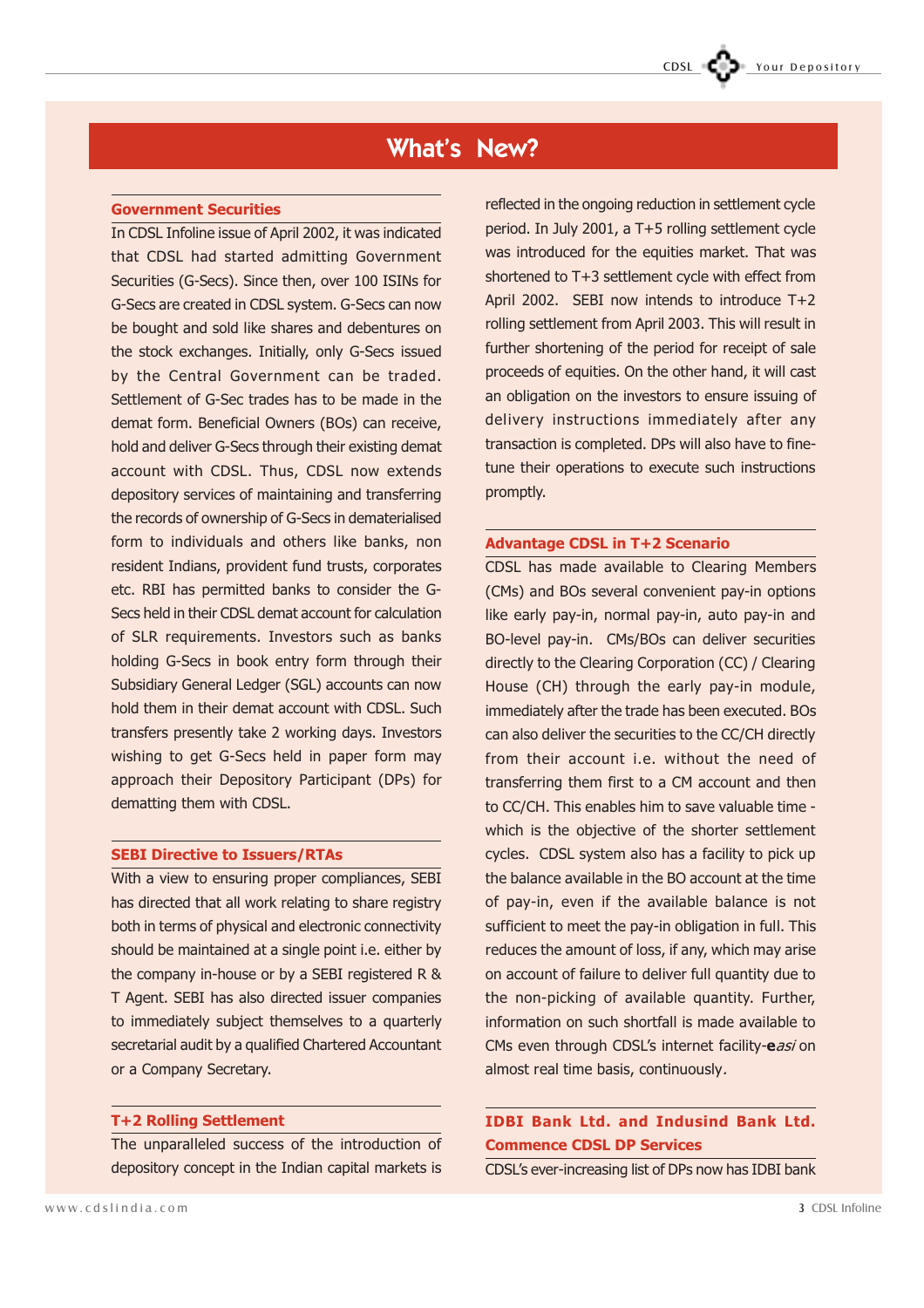Limited and Indusind Bank Limited as its DPs. Each of these banks are in the process of offering CDSL services through their 50 branches across the country.

#### **Demat Delays - SEBI Actions**

As per depository regulations, byelaws / operating instructions, dematerialisation of physical securities should be completed within 21 days. While most of the companies adhere to this time limit, there are quite a few companies who take unduly long time in confirming the demat requests. This is despite the fact that CDSL and its DPs forward such requests to concerned Issuers/RTAs within 48 working hours of their receipt from BOs. CDSL and its DPs regularly follow-up with the Issuers/RTAs for such delays. SEBI has recently initiated several actions to ensure proper compliance by the company. Besides making it mandatory to have a single entity for handling physical and electronic share registrar / connectivity and introduction of securities audit which, interalia, has to certify that demat requests are being confirmed within 21 days. SEBI has also initiated action against recalcitrant issuers including filing a complaint against one such company and its wholetime Directors before the Additional Chief Metropolitan Magistrate, Mumbai. CDSL has been publishing the names of 100 companies, which report pending demat requests for more than 30 days. This list is available on CDSL's website www.cdslindia.com. CDSL will now be publishing names of 200 such companies instead of 100 for guidance of DPs/BOs. Investors are advised to go through this list before deciding to tender shares of such companies to DPs for forwarding them to issuers for dematting.

#### **Mandatory Inclusion Of "Settlement Number"**

In the CDSL Infoline issue of July-August 2002, it was informed that CDSL had introduced the facility of indicating settlement number details in the instruction slip. With effect from January 01, 2003, it is now mandatory for all BOs and CMs to mention the settlement number in the instruction slips. CMs and DPs are advised to ensure that their clients mention the "Settlement number" in the instruction slips while giving instructions involving transfers from or to CM account, in order to ensure prompt execution of such instructions by the DP.

## Convenient 'Single' Slip for Delivery and Receipt Instructions

Alongwith the introduction of settlement number, CDSL has also revised the format of the instruction slip to be used for issuing delivery and receipt instructions. In CDSL system, BOs do not have to use different types of instruction slips for on-market, off-market and inter-depository instructions. While revising the format, it has been ensured that the settlement number is conveniently split into "exchange", "settlement type" and "settlement no.", so that it becomes easy for BOs to fill it. BOs delivering securities from their account with the other depository must ensure to obtain from their DPs, the inter-depository transaction slip separately prescribed by NSDL.

#### Transfer-cum-Dematerialisation

In February 2000 with the approval of SEBI, CDSL had introduced a simultaneous Transfer-cum-Dematerialisation (TCD) facility for companies, whose shares were to be mandatorily settled in demat form by all classes of investors. The TCD facility enabled Issuers to credit securities in the BO's demat account after transferring the same in the name of the BO, without having to send the physical certificates back to the BO after transfer. This facility was introduced with a view to expedite the process of dematerialisation. Since then the requests for such demats have reduced considerably, as all the transactions above 500 shares are required to be delivered only in the demat form and hardly any settlement takes place in physical form. In fact shares of all companies are now included in the list of mandatory demat settlement. SEBI has now agreed to extend TCD facility to all listed companies, but, only upto 500 shares transferred.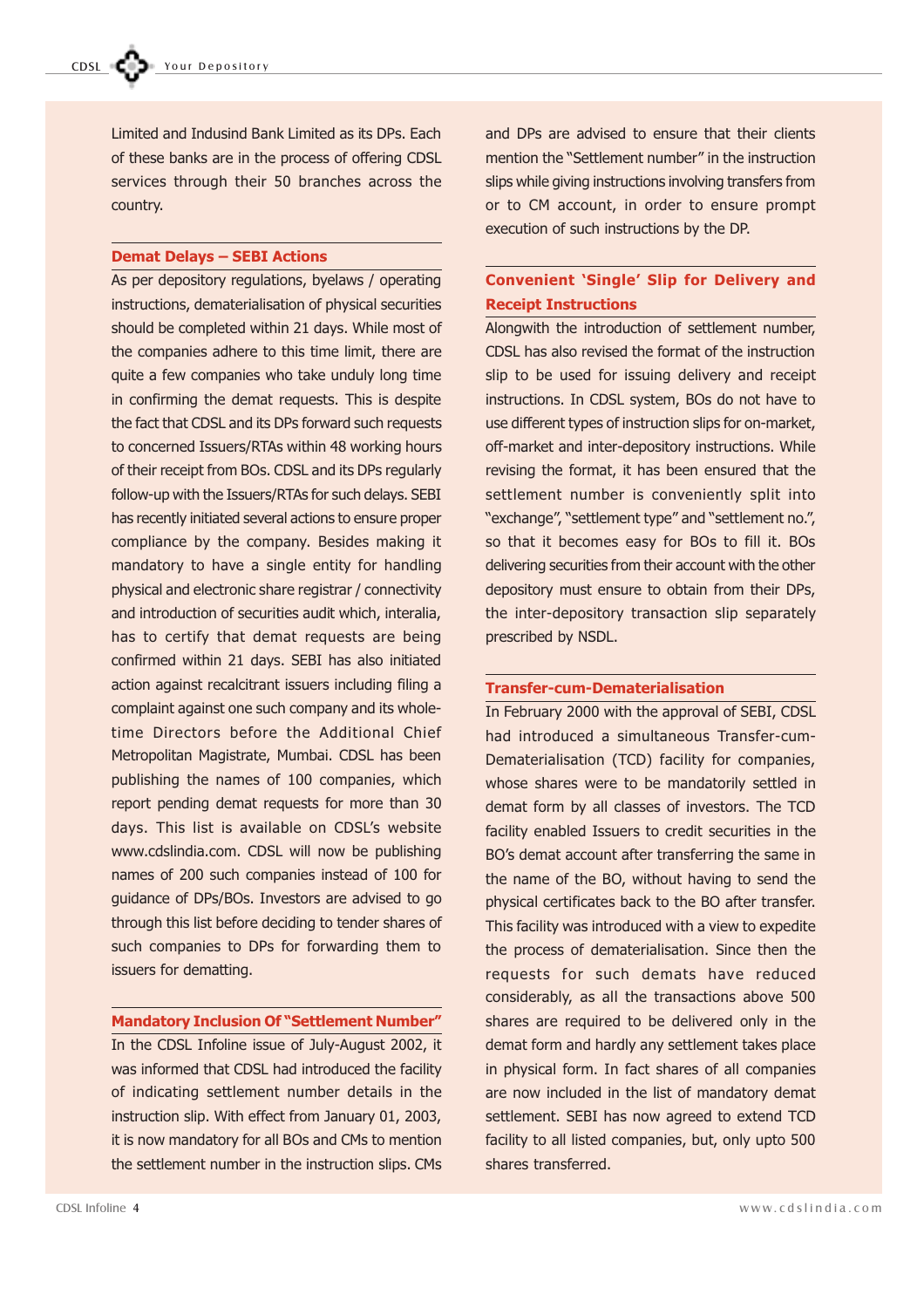# Listed Equities / Units admitted with CDSL during December 2002-January 2003

| Sr.<br><b>No</b> | <b>ISIN No.</b> | <b>Issuer Name</b>                                     | Sr.<br><b>No</b> | <b>ISIN No.</b> | <b>Issuer Name</b>                                |
|------------------|-----------------|--------------------------------------------------------|------------------|-----------------|---------------------------------------------------|
| 1                | INE058F01019    | Alufluoride Limited                                    | 10               | INE831F01019    | <b>Online Information Technologies</b><br>Limited |
| $\overline{2}$   | INE549F01010    | Anjney Investments & Trading<br><b>Company Limited</b> | 11               | INE604F01010    | Pasari Spinning Mills Limited                     |
| 3                | INE714F01017    | Ashco Industries Limited                               | 12               | INE841F01018    | Pluto Trade Links Limited                         |
| 4                | INE760F01010    | Indo Amines Limited                                    | 13               | INF346F01034    | Prudential ICICI Mutual Fund - Spice              |
| 5                | INE716F01012    | <b>Indokem Limited [Formerly</b>                       | 14               | INE824F01014    | Opro Infotech Limited                             |
|                  |                 | Khatau Junkar Limited]                                 | 15               | INE946E01018    | Ramkrishna Fincap Limited                         |
| 6                | INE832F01017    | Jagadishwar Pharmaceutical<br>Works Limited            | 16               | INE843F01014    | <b>Rids Securities Limited</b>                    |
| 7                | INE179F01013    | Mayuka Investment Limited                              | 17               | INE850F01019    | SPBP Tea [India] Limited                          |
| 8                | INE181F01019    | Merlin Industrial Development<br>Limited               | 18               | INE730F01013    | <b>Stanes Amalgamated Estates</b><br>Limited      |
| 9                | INE929E01014    | Mohan Finance Limited                                  | 19               | INE346F01018    | Venkat Pharma Limited                             |

# Companies, which have admitted commercial paper with CDSL

| Sr. No.      | <b>Issuer Name</b>                                                                  | Sr. No. | <b>Issuer Name</b>                                                |
|--------------|-------------------------------------------------------------------------------------|---------|-------------------------------------------------------------------|
| $\mathbf{1}$ | Aarti Industries Limited                                                            | 31      | Industrial Development Bank of India                              |
| 2            | <b>Alembic Limited</b>                                                              | 32      | Infrastructure Leasing & Financial                                |
| 3            | Aventis Corpscience India Limited                                                   |         | <b>Services Limited</b>                                           |
| 4            | Bajaj Auto Finance Limted                                                           | 33      | <b>INOX Air Products Limited</b>                                  |
| 5            | Balkrishna Industries Limited                                                       | 34      | <b>ITI Limited</b>                                                |
| 6            | <b>Ballarpur Industries Limited</b>                                                 | 35      | J K Industries Limited                                            |
| 7            | Balmer Lawrie & Company Limited                                                     | 36      | Larsen & Toubro Limited [L&T]                                     |
| 8            | <b>Bharat Heavy Electricals Limited</b>                                             | 37      | <b>Madras Cements Limited</b>                                     |
| 9            | <b>Bharat Petroleum Corporation Limited</b>                                         | 38      | Moser Baer India Limited                                          |
| 10           | <b>Birla Corporation Limited</b>                                                    | 39      | National Fertilizers Limited                                      |
| 11           | <b>Birla Sun Life Securities Limited</b>                                            | 40      | <b>Omax Auto Limited</b>                                          |
| 12           | Cadilla Healthcare Limited                                                          | 41      | Phillips Carbon Black Limited                                     |
| 13           | Century Enka Limited                                                                | 42      | Raymond Apparel Limited                                           |
| 14           | <b>Crompton Greaves Limited</b>                                                     | 43      | Repro India Limited                                               |
| 15           | Dalmia Cement (Bharat) Limited                                                      | 44      | Shanska Cementation India Limited                                 |
| 16           | <b>Elder Pharmaceuticals Limited</b>                                                | 45      | <b>Shree Cement Limited</b>                                       |
| 17           | Esab India Limited                                                                  | 46      | Suashish Diamonds Limited                                         |
| 18           | Export-Import Bank of India                                                         | 47      | Sudarshan Chimical Industries Limited                             |
| 19           | Garware-Wall Ropes Limited                                                          | 48      | <b>TANFAC Industries Limited</b>                                  |
| 20           | Global Trade Finance Private Limited                                                | 49      | <b>Tata Chemicals Limited</b>                                     |
| 21           | <b>Grasim Industries Limited</b>                                                    | 50      | <b>Tata Honeywell Limited</b>                                     |
| 22           | Gujarat Ambuja Cements Limited                                                      | 51      | <b>Tata Telecom Limited</b>                                       |
| 23           | Gujarat Ambuja Exports Limited                                                      | 52      | The Arvind Mills Limited                                          |
| 24           | Hindustan Petroleum Corporation Limited                                             | 53      | The Bombay Burmah Trading Corporation<br>Limited                  |
| 25           | <b>Hindusthan Seals Limited</b>                                                     | 54      | The Indian Hume Pipe Company Limited                              |
| 26           | Hughes Escorts Communications Limited                                               | 55      | The Zandu Pharmaceuticals Limited                                 |
| 27           | <b>ICICI Limited</b>                                                                | 56      | <b>Til Limited</b>                                                |
| 28<br>29     | <b>ICICI Securities and Finance Company Limited</b><br><b>Indian Hotels Limited</b> | 57      | Transamerica Apple Distribution Finance<br><b>Private Limited</b> |
| 30           | <b>Indian Oil Corporation Limited</b>                                               | 58      | Ultramarine & Pigments Limited                                    |

\*\* For details of Securities admitted on CDSL, please contact your DP or visit our website www.cdslindia.com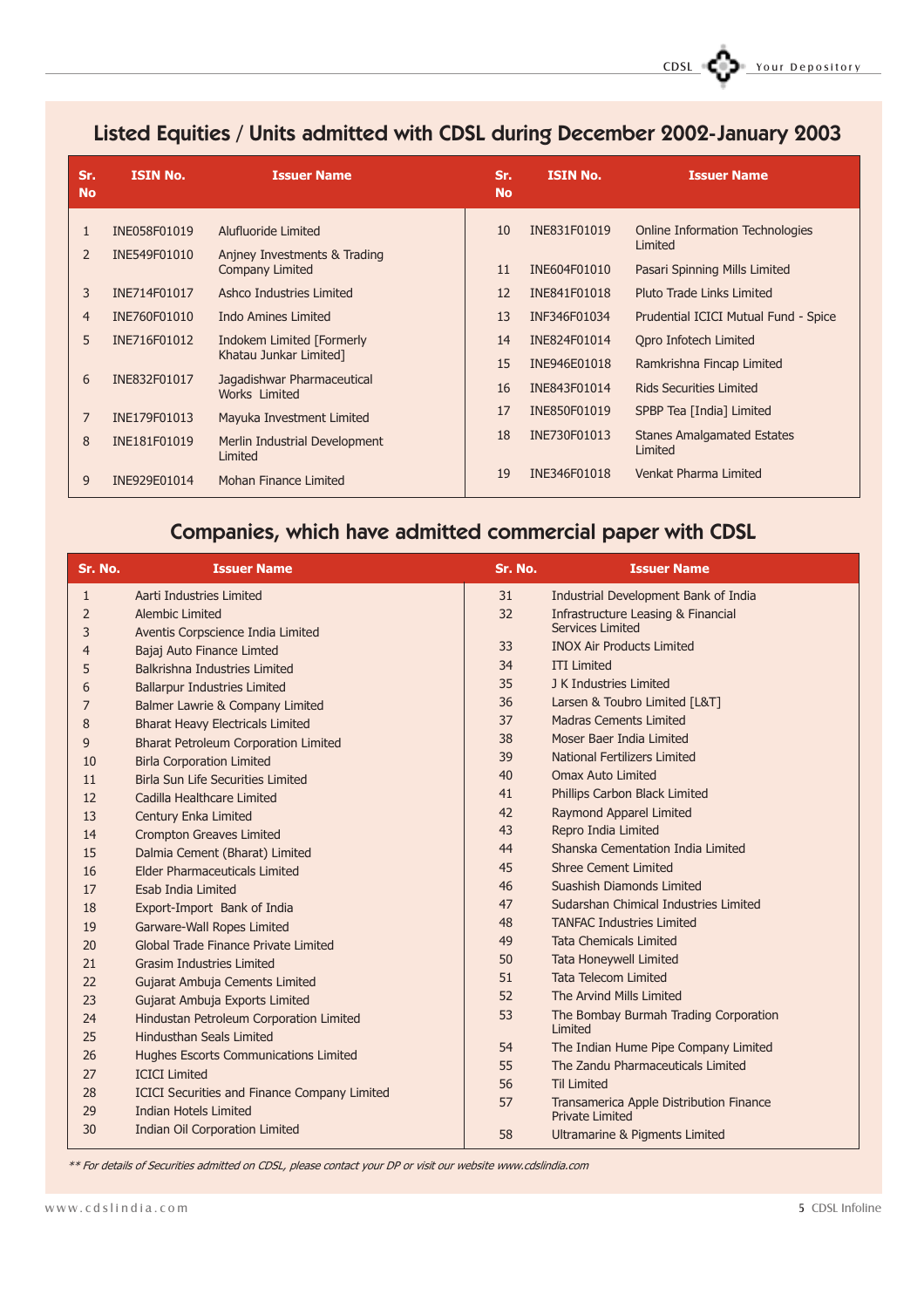CDSL COSL Your Depository

# Companies, which have admitted debt with CDSL

| Sr. No.      | <b>Issuer Name</b>                                      | Sr. No. | <b>Issuer Name</b>                                   |
|--------------|---------------------------------------------------------|---------|------------------------------------------------------|
| $\mathbf{1}$ | Aarti Industires Ltd.                                   | 49      | Gujarat State Petronet Ltd.                          |
| 2            | Adani Exports Ltd.                                      | 50      | GVK Industries Ltd.                                  |
| 3            | Aksh Optifibre Ltd.                                     | 51      | Haldia Petrochemicals Ltd.                           |
| 4            | Alok Textile Industries Ltd.                            | 52      | <b>Haren Textiles Limted</b>                         |
| 5            | Amforge Industries Ltd.                                 | 53      | Hindalco Industries Ltd.                             |
| 6            | Andhra Pradesh State Financial Corporation              | 54      | Hindustan Aeronautics Ltd.                           |
| 7            | Appollo Fibres Ltd.                                     | 55      | Hindustan Copper Ltd.                                |
| 8            | Ballarpur Industries Ltd.                               | 56      | HMT Ltd.                                             |
| 9            | Bank of Baroda                                          | 57      | Housing and Urban Development Corporation Ltd.       |
| 10           | Bank of India                                           | 58      | Housing Development Finance Corporation Ltd.         |
| 11           | <b>Bank of Maharashtra</b>                              | 59      | <b>ICICI Bank Ltd.</b>                               |
| 12           | Bank of Punjab                                          | 60      | <b>ICICI Ltd.</b>                                    |
| 13           | BASF India Ltd.                                         | 61      | ICICI Securities & Finance Company Ltd.              |
| 14           | <b>BASF Styrenics Private Ltd.</b>                      | 62      | Idea Cellular Ltd. (Formerly Birla Tata AT & T Ltd.) |
| 15           | Bharat Forge Ltd.                                       | 63      | IFCI Ltd.                                            |
| 16           | Bharat Heavy Electricals Ltd.                           | 64      | India Cements Ltd.                                   |
| 17           | Bharat Sanchar Nigam Ltd.                               | 65      | Indian Aluminium Company Ltd.                        |
| 18           | Bharti Mobile Ltd.                                      | 66      | Indian Farmers Fertiliser Cooperative Ltd.           |
| 19           | BOC India Ltd.                                          | 67      | Indian Oil Corporation Ltd.                          |
| 20           | Borosil Glass Works Ltd.                                | 68      | Indian Overseas Bank                                 |
| 21           | <b>BPL Mobile Comminuctions Ltd.</b>                    | 69      | Indian Rayon and Industries Ltd.                     |
| 22           | Cable Corporation of India Ltd.                         | 70      | Indo Gulf Corporation Ltd.                           |
| 23           | Carborundum Universal Ltd.                              | 71      | Industrial Development Bank of India                 |
| 24           | CEAT Ltd.                                               | 72      | Infrastructure Leasing & Financial Services Ltd.     |
| 25           | Central Bank of India                                   | 73      | Inox Air Products Ltd.                               |
| 26           | Centurion Bank Ltd.                                     | 74      | Irama Estates Private Ltd.                           |
| 27           | Century Enka Ltd.                                       | 75      | ITC Bhadrachalam Paperboards Ltd.                    |
| 28           | Century Textiles and Industries Ltd.                    | 76      | ITI Ltd.                                             |
| 29           | Core Emballage Ltd.                                     | 77      | Jain Irrigation Systems Ltd.                         |
| 30           | Cyrus Investments Ltd.                                  | 78      | Jindal Vijaynagar Steel Ltd.                         |
| 31           | Dalmia Cement (Bharat) Ltd                              | 79      | Karnataka State Financial Corporation                |
| 32           | Deepak Fertilisers and Petrochemicals Corporation Ltd.  | 80      | Kesoram Industries Ltd.                              |
| 33           | Dena bank                                               | 81      | Kitec Industries (India) Ltd.                        |
| 34           | Dewan Housing Finance Corporation Ltd.                  | 82      | Konkan Railway Corporation Ltd.                      |
| 35           | Essar Oil Ltd.                                          | 83      | KPL International Ltd.                               |
| 36           | Essar Steel Ltd.                                        | 84      | Krishna Bhagya Jal Nigam Ltd.                        |
| 37           | Export-Import Bank of India                             | 85      | <b>KSB Pumps Ltd.</b>                                |
| 38           | Floatglass India Ltd.                                   | 86      | Lanco Kondapalli Power Private Ltd.                  |
| 39           | Global Trade Finance Private Ltd.                       | 87      | Larsen & Toubro Ltd.                                 |
| 40           | Glofame Cotspin Industries Ltd.                         | 88      | Leaseplan India Ltd.                                 |
| 41           | <b>GMR Infrastructure Ltd.</b>                          | 89      | LIC Housing Finance Ltd.                             |
| 42           | Godavari Marathwada Irrigation Development Corporation, | 90      | Lokhandwala Hotels Private Ltd.                      |
|              | Aurangabad                                              | 91      | Lupin Ltd.                                           |
| 43           | Grasim Industries Ltd.                                  | 92      | Madhya Pradesh Financial Corporation                 |
| 44           | Grid Corporation of Orissa Ltd.                         | 93      | Madras Cements Ltd.                                  |
| 45           | Gujarat Ambuja Cements Ltd.                             | 94      | Maharashtra Krishna Valley Development Corporation   |
| 46           | Gujarat Borosil Ltd.                                    | 95      | Maharashtra State Financial Corporation              |
| 47           | Gujarat Gas Company Ltd.                                | 96      | Maharashtra State Road Development Corporation Ltd.  |
| 48           | Gujarat State Energy Generation Ltd.                    | 97      | Mahindra & Mahindra Ltd.                             |

\*\* For details of Securities admitted on CDSL, please contact your DP or visit our website www.cdslindia.com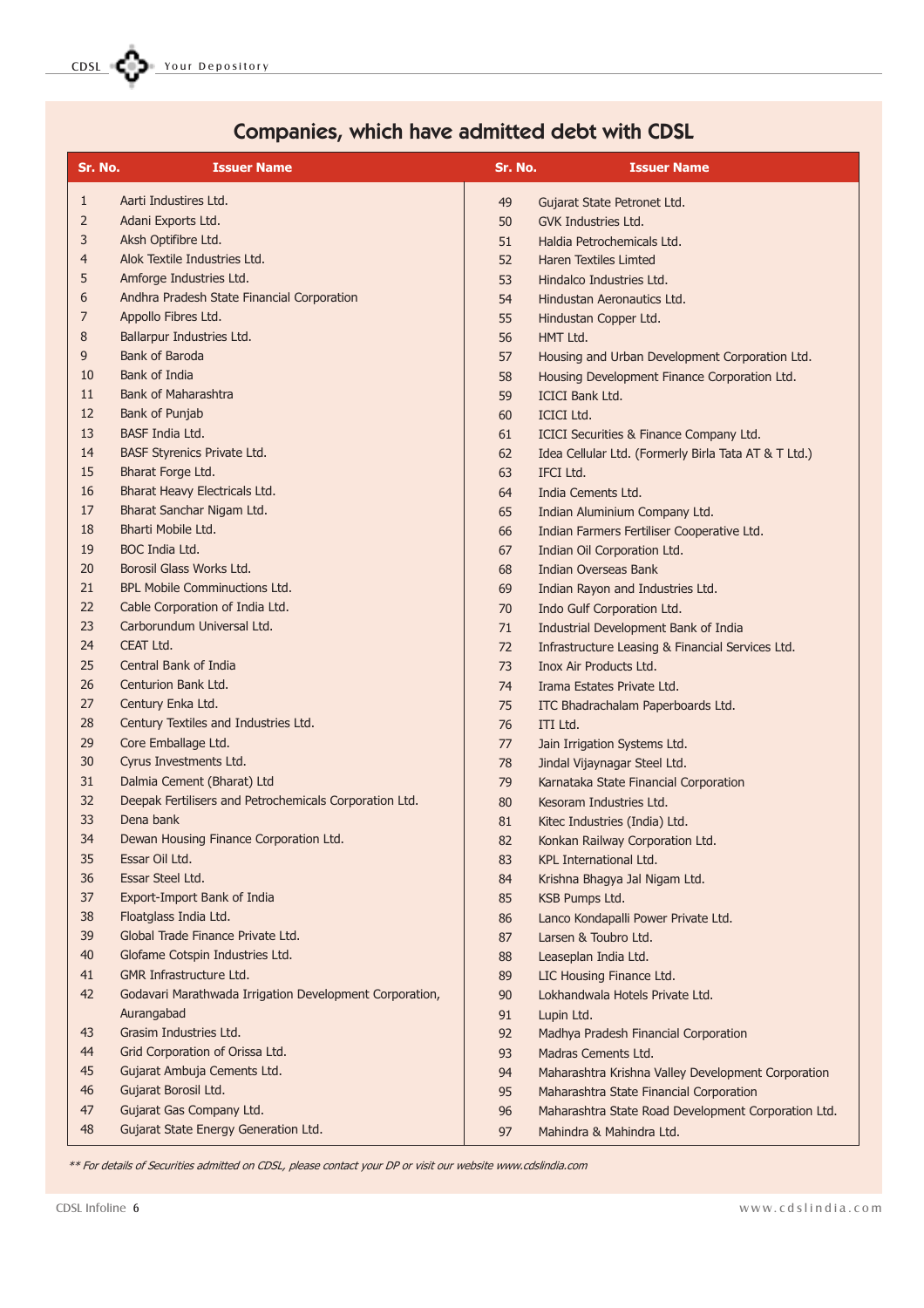

| Sr. No. | <b>Issuer Name</b>                                          | Sr. No. | <b>Issuer Name</b>                                   |
|---------|-------------------------------------------------------------|---------|------------------------------------------------------|
| 98      | Mercator Lines Ltd.                                         |         | State Bank of India                                  |
| 99      | Mindteck (India) Ltd. (Formerly Hinditron Informatics Ltd.) | 146     |                                                      |
| 100     | Moser Baer Ltd.                                             | 147     | State Bank of Indore                                 |
| 101     | N R Agarwal Industries Ltd.                                 | 148     | <b>State Bank of Travancore</b>                      |
| 102     | Narmada Cement Company Ltd.                                 | 149     | Steel Authority of India Ltd.                        |
| 103     | Narmada Chematur Petrochemicals Ltd.                        | 150     | Sterlite Industries (India) Ltd.                     |
| 104     | National Aluminium Company Ltd.                             | 151     | Surya Roshni Ltd.                                    |
| 105     | National Bank for Agriculture and Rural Development         | 152     | Syndicate Bank                                       |
| 106     | National Fertilizers Ltd.                                   | 153     | Tamil Nadu Industrial Development Corporation Ltd.   |
| 107     | National Housing Bank                                       | 154     | Tamil Nadu Petroproducts Ltd.                        |
| 108     | National Hydroelectric Power Corporation Ltd.               | 155     | Tapi Irrigation Development Corporation              |
| 109     | National Textile Corporation Ltd.                           | 156     | Tata Chemicals Ltd.                                  |
| 110     | National Thermal Power Corporation Ltd.                     | 157     | Tata Engineering and Locomotive Company Ltd. [TELCO] |
| 111     | Neelachal Ispat Nigam Ltd.                                  | 158     | Tata Finance Ltd.                                    |
| 112     | Neyveli Lignite Corpration Ltd.                             | 159     | Tata Industries Ltd.                                 |
| 113     | Nirma Ltd.                                                  | 160     | Tata International Ltd.                              |
| 114     | Nishkalp Investments & Trading Co Ltd.                      | 161     | Tata Investment Corporation Ltd.                     |
| 115     | Noida Toll Bridge Company Ltd.                              | 162     | Tata Power Company Ltd.                              |
| 116     | North Eastern Electric Power Corporation Ltd.               | 163     | Tata SSL Ltd.                                        |
| 117     | North Eastern Electricity Supply Company of Orissa Ltd.     | 164     | Tata Tea Ltd. (Formerly Tata Finlay Ltd.)            |
| 118     | Nuclear Power Corporation Ltd.                              | 165     | The Arvind Mills Ltd.                                |
| 119     | <b>Oriental Bank of Commerce</b>                            | 166     | The Bank of Rajasthan Ltd.                           |
| 120     | Orissa Polyfibres Ltd.                                      | 167     | The Federal Bank Ltd. (Formerly Travancore Federal   |
| 121     | Panatone Finyest Ltd.                                       |         | Bank Ltd.)                                           |
| 122     | Power Finance Corporation Ltd.                              | 168     | The Indian Seamless Metal Tubes Ltd.                 |
| 123     | Power Grid Corporation of India Ltd.                        |         | (Formerly Kalyani Seamless Tubes Ltd.)               |
| 124     | Prism Cement Ltd.                                           | 169     | The Paper Products Ltd.                              |
| 125     | PSL Holdings Ltd.                                           | 170     | The South Indian Bank Ltd.                           |
| 126     | Punjab & Sind Bank                                          | 171     | Thomson Press (India) Ltd.                           |
| 127     | Punjab National Bank                                        | 172     | Torrent Pharmaceuticals Ltd.                         |
| 128     | Rajasthan State Industrial Development & Investment         | 173     | <b>UCO Bank</b>                                      |
|         | Corporation Ltd.                                            | 174     | Union Bank of India                                  |
| 129     | Raymond Ltd.                                                | 175     | United Western Bank Ltd.                             |
| 130     | Recron Synthetics Ltd.                                      | 176     | UTI Bank Ltd.                                        |
| 131     | Reliance Capital Ltd.                                       | 177     | Vanasthali Textile Industries Ltd.                   |
| 132     | Reliance Industries Ltd.                                    | 178     | Varun Shipping Company Ltd.                          |
| 133     | Reliance Petroleum Ltd.                                     | 179     | Venus Sugar Ltd.                                     |
| 134     | REPL Engineering Ltd.                                       | 180     | Vidarbha Irrigation Development Corporation          |
| 135     | Sardar Sarovar Narmada Nigam Ltd.                           | 181     | Videocon Appliances Ltd.                             |
| 136     | Shanti Gears Ltd.                                           | 182     | Vijaya Bank                                          |
| 137     | Shree Rama Multi-Tech Ltd.                                  | 183     | Welspun Gujarat Stahl Rohren Ltd.                    |
| 138     | Shree Synthetics Ltd.                                       | 184     | Welspun India Ltd.                                   |
| 139     | Silverline Technologies Ltd.                                | 185     | Welspun Syntex Ltd.                                  |
| 140     | SKF Bearings India Ltd.                                     | 186     | Western Electricity Supply Company of Orissa Ltd.    |
| 141     | Small Industrial Development Bank of India                  | 187     | Whirlpool of India Ltd.                              |
| 142     | South Asian Petrochem Ltd.                                  | 188     | Wockhardt Life Sciences Ltd.                         |
| 143     | Southern Electricity Supply Company of Orissa Ltd.          | 189     | Wockhardt Ltd.                                       |
| 144     | Srei International Finance Ltd.                             | 190     | <b>World Resorts Limted</b>                          |
| 145     | State Bank of Hyderabad                                     | 191     | Zydus Cadilla Healthcare Ltd.                        |

\*\* For details of Securities admitted on CDSL, please contact your DP or visit our website www.cdslindia.com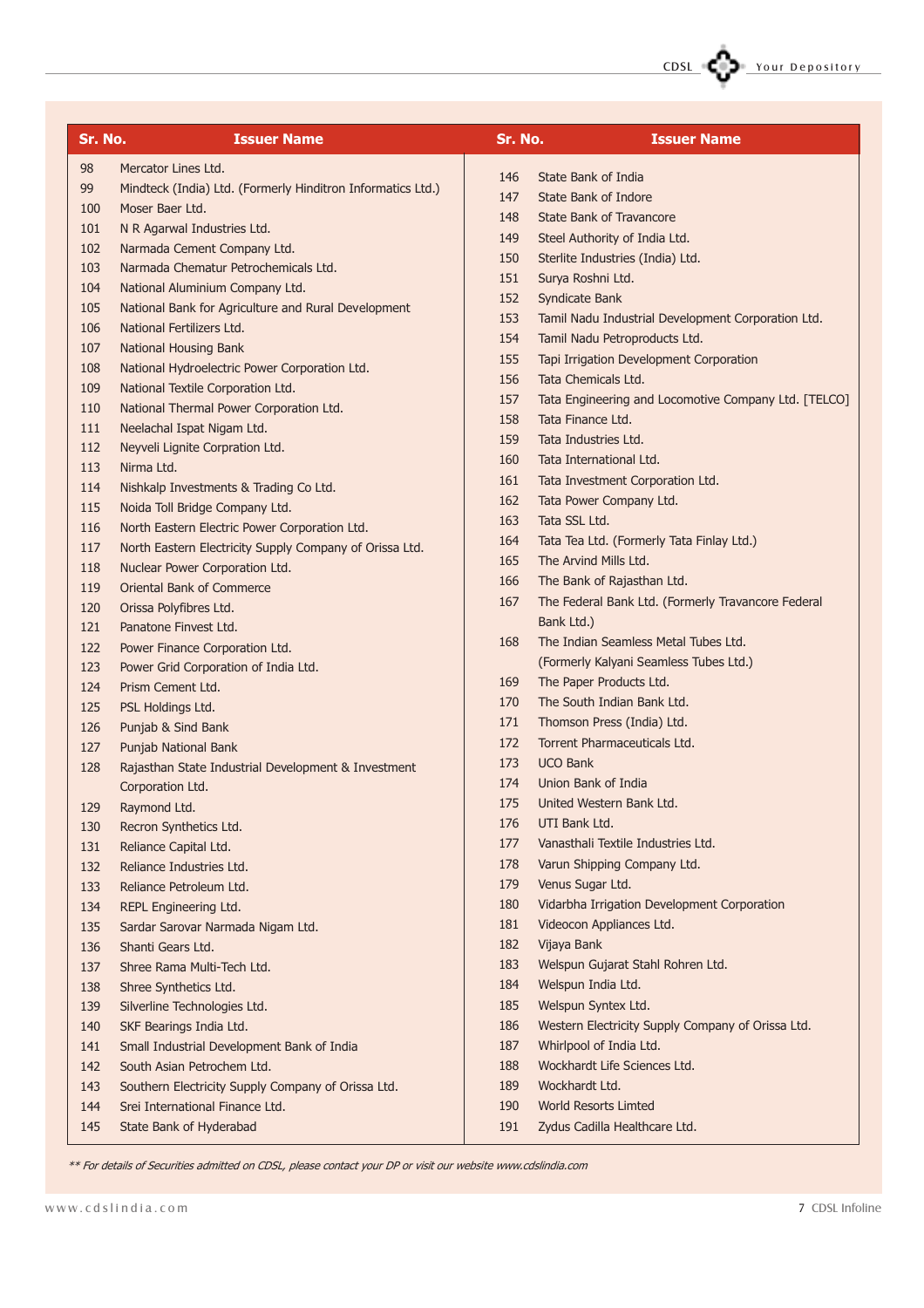# Registrars connected with CDSL

A.O.K. In-House Share Registry 011-2579 2012/13 2579 2014/15 Aarthi Consultants Private Limited 040-7633716/4445 040-764 2217 ABC Computers Private Limited 033-2473 1163 24731292/5363 ABS Consultants Private Limited 033 22430153 Abhipra Capital Ltd. 011-29249973/4 Adroit Corporate Services Pvt. Limited 022-2850 2748 022-2690 4102 Alankit Assignments Limited O11-23545773 23545774 Alpha Systems Pvt. Ltd. 080-3460815-818 Ami Computers (I) Limited 033-22812435 22812436 Amtrac Management Services Limited 0253-354 032 0253-350 741 Beetal Financial & Computer Services (P) Ltd 011-2623 2390 011-2623 1990 Bigshare Services Pvt. Ltd. 022-28560652/3 022-28523474 C B Management Services Pvt. Limited 033-2280 6692/94 033-2280 2486/2937 Cameo Corporate Services Limited 044-8460390-94 044-8460425 - Canbank Computer Services Limited 080-287 2461 080-287 2462/2521 Cil Securities Limited 040-320 3155 040-320 3149 Computech International Limited 011-26105752 Computech Sharecap Limited 022-22671824/7 Computer Age Management Services Ltd. 040 8293292

Computronics Financial Services (I) Ltd 022 27619579/41/23 Data Software Research Company Pvt. Ltd. 044-4833738/4487 044-4801664 Datamatics Financial Software & Services Limited 022-2837 5519/24/2834 5824 Dynamic Superways & Exports Limited 022-28918257/28937793 EIH Limited 033-2248 5883 033-2220 6141 E-Serve International Limited 022-2414 6044/2413 2503 ICICI Infotech Services Limited 022-27908040/28/47 IIT Corporate Services Limited 022-28306790/1/28349976 Ikon Visions (P) Limited 040-374 4138 040-374 4356 Indus Portfolio Pvt Ltd 011 25449862/57390 25172115 Integrated Enterprises (India) Limited 044 8238891-94 Intime Spectrum Registry Ltd. 022-2568 4590/4591/ 25923837 Investor Services Of India Limited 022-27579636/43 Karvy Consultants Limited 040-332 0251 (040) 332 0751 Maheshwari Datamatics Pvt. Limited 033-22435029/5809 22482248 Mas Services Private Limited 011-2610 4142/4292 011-2610 4326/8303 MCS Limited 022-2820 1785/6 Mennen Financial Services Limited 022 28728494/5143 Mondkar Computers Private Limited 022-2836 6620/9704

Nagarjuna Investor Services Limited 040-335 8405 91/335 8406 Niche Technologies Private Limited 033-2235 7270/7271/235 3070 Pinnacle Shares Registry Private Ltd. 079-2204226/0591/2200582/0338 Purva Sharegistry India Pvt. Limited 022-2261 7957/2263 2967 R & D Consultants Limited 022-2283 4347 /2288 4667/68 Rcmc Share Registry (P) Limited 011-2469 2346 011-2460 1017 S K Computers 033 22194815 033 24831875 S.K.D.C. Consultants Limited 0422-499856 0422-494704/5962 Sathguru Management Consultants Pvt. Ltd. 040-335 6507 040-335 0586 Sharepro Services 022-2820 2112/2839 2259 Sharex (India) Private Limited 022-22641376 /22702483/85 Sindhu Corporate Services Pvt. Ltd. 040-773 3478 040-773 3485 Skyline Financial Services Private Limited 011-2683 8501 011-2692 0625 Tata Consultancy Services 022-28861180 Tata Share Registry Limited 022-2284 4702 /2288 6485 Trident Investment & Portfolio Services Pvt. Ltd 044-480 0886 044-484 4204 UTI Investor Services Limited 022 28506305/28525633 Venture Capital & Corporate Investments Ltd 040-3712250 XL Softech Systmes Limited 040 3553213-15

# List of new DPs / Branches

|             | <b>Main DPs</b>                                |             | <b>DP Branches</b>                               |
|-------------|------------------------------------------------|-------------|--------------------------------------------------|
| <b>DPID</b> | <b>DP Name</b>                                 | <b>DPID</b> | <b>DP Name</b>                                   |
| 29100       | Grishma Securities Pvt. Ltd. - Mumbai          | 19801       | Ajay Natwarlal Securities Pvt. Ltd. - Junagadh   |
| 29500       | Indusind Bank Ltd. - Mumbai                    | 17504       | Kantilal Chhaganlal Securities Pvt. Ltd. - Thane |
| 24200       | JSEL Securities Ltd. - Jaipur                  | 28501       | S P Jain Securities Pvt. Ltd. - Bhopal           |
| 29400       | Saurashtra Capital Services Pvt. Ltd. - Mumbai |             |                                                  |
| 29300       | Shah Investors Home Ltd. - Ahmedabad           |             |                                                  |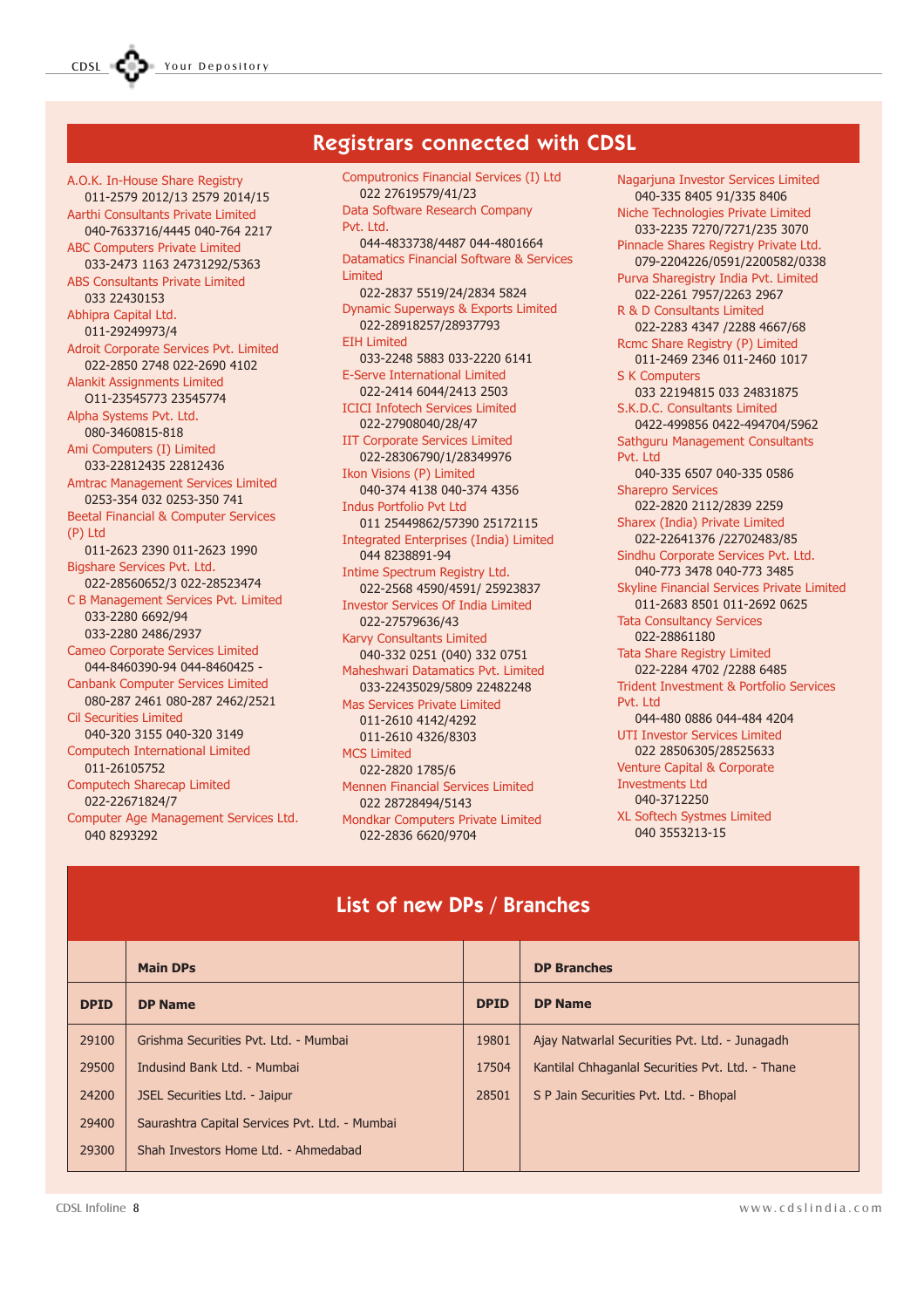# Depository Participants connected with CDSL

#### ANDHERI

C.R.Kothari And Sons Shares & Stock Brokers (P) Ltd 022-2824 5719, 022-2824 5720 cr\_kothari\_cdsil@yahoo.co.in IDBI Bank Limited 022 56977811-24 g\_subrahmanyam@idbibank.com IIT Corporate Services Limited 022-26835599/1416, 022-26831138 iitcsl@bom3.vsnl.net.in Jitendra J. Bhabhera 022-26707601-4 bhabhera@vsnl.com Kisan Ratilal Choksey Shares And Securities Pvt Ltd 022-56965555 krc@vsnl.com Mangal Keshav Securities Limited 022 26351177 mkssbl@vsnl.com Motilal Oswal Securities Limited 022 26250001, 022 26250606 helpdesk@motilaloswal.com The Greater Bombay Co-Operative Bank Ltd. 022-2834 3695 gbcbdc1@roltanet.com UTI Securities Exchange Limited 022-56941500, 022-56941640-3 manish@utisec.com

#### BANDRA

Total Securities Limited 022-26514095-98 pandya51271@rediffmail.com ISJ Securities Pvt Ltd-Bandra 022-26408575

#### BORIVILI

Acme Shares & Stock Pvt Ltd 022 28912256/62 ashastri@vsnl.com Anand Rathi Securities Pvt. Ltd 022 2893 5838, 2891 8340 Motilal Oswal Securities Ltd 022 28996315, 022 28990678 dsspl@bom3.vsnl.net.in R N Patwa Share & Stock Brokers (P) Ltd

022 28984679, 022 28988619 rkinvestment@mantraonline.com Sam Global Securities Ltd

022 28050972, 022 28066373 cltanna@chandrakanttanna.com

#### **CHEMBUR**

UTI Bank Limited 022 55979292-94 dp.operations@utibank.co.in

#### COLABA

Gupta Equities Pvt. Limited 022-5632 5607 gupta\_equities@vsnl.com

MUMBAI **FORT** A.C.Choksi Share Brokers Pvt. Ltd. 022-22047654 choksi@hathway.com Acme Shares & Stock Privte Limited 022-56335083/84 acme\_dp@yahoo.co.in Advani Share Brokers Private Limited 022 2267 1533 advani@giasbm01.vsnl.net.in Amu Shares & Securities Limited 022 2265 3410, 2265 6989 Anand Rathi Securities Pvt. Ltd. 022-56377065, 022-56377090 demat@rathi.com Babubhai Purushottamdas Stock Brokers Pvt Ltd 022 22651109 bpt074@hotmail.com Bank Of India - Capital Market Branch 022-2262 1820, 022-2261 1599 Bank Of India - Stock Exchange Branch 022-2262 6998, 022-2262 6956 Bank Of Maharashtra 022-2262 6748, 022-2262 1779 bomfortdp@vsnl.net B D Shah Securities Limited 022 22835543, 022 22811817 bds@bdshah.com BCB Brokerage Private Limited 022 2265 6074/6809, 2265 5502 ubagri@vsnl.com BCB Brokerage Pvt Ltd - Branch 1 022-56374709-10 bcbcds@yahoo.com Bhavik Rajesh Khandhar Shares & Stock Brokers P Ltd 022 22075651 bhavikrk@bom5.vsnl.net.in B M Gandhi Securities Pvt Ltd 022 22676940/7435, 022 22626708 bmgs@vsnl.com BNR Capital Services Pvt Ltd 022 22670029, 022 22675155 bnrcapital@roltanet.com BOI Shareholding Limited-Retail 022 22723626, 022 22723017 boisl@vsnl.com B R Jalan Securities Private Limited

022-2267 5746/5815, 022-2267 5997/2389 ganesh@bol.net.in Centurion Bank Limited 022-22705036/37/38/39 Churiwala Securities Private Limited 2267 0035/267 1713, 265 1012 alokgbc@c-sec.com Deutsche Bank Ag 022-2207 8453 manoj.yadav@db.com Dimensional Securities Pvt Ltd 022 56345722

mumbai@dimensional.co.in

Dindayal Biyani Stock Brokers Limited 022-2265 4201, 022-2265 5442 Enam Securities Private Limited 022-2265 5535 Gandhi Securities And Investment Pvt Ltd 022-22723836-7 gsec@vsnl.com Global Trust Bank Limited 022-2264 4920 cdsl@globaltrustbank.com Hasmukh Lalbhai Share Brokers Pvt Ltd 022-22723068, 022-22722814 uchitharia@hotmail.com Hem Securities Limited 022-2266 6156, 022-2266 6157 hsl@bol.net.in H T Nanavati Securities Pvt Limited 022 22650499, 022 56341981-84/51 htnanavati@yahoo.com Indusind Bank Limited 022-56366580-83 cdsl@indusind.com Ikab Securities & Investment Ltd. 022-56310571 osl@bom5.vsnl.net.in Integrated Master Securities Ltd 022 22672987/23871, 022 56318204/03 imslbom@vsnl.com Inventure Growth & Securities Ltd 2288 6851, 2288 6852/53 ISJ Securities Private Limited 022-2261 6178, 022-2267 4252 Isjain@datainfosys.net Janata Sahakari Bank Ltd., 022-2263 0568, 022-2263 0569 J G A Shah Shares Brokers Pvt Ltd 022 22657350 jgashah@vsnl.net J G Shah Financial Consultants Pvt. Limited 022-2265 1688/3432, 022-2265 2694 ajay\_sha@vsnl.com Joindre Capital Services Limited 022-22690112-21, 022-22701059 cdsl@joindre.com Kaji and Maulik Securities Private Limited 022-2265 2164/4592, 022-2265 4350/4351 mlkaji@vsnl.com Kantilal Chhaganlal Securities Private Limited 022-22677917-22 kcspldp\_cdsl@yahoo.com Kantilal Mangaldas Securities Pvt. Limited 022-2267 5282, 022-2267 6500 kmsec@hotmail.com Kaushik Shah Shares And Securities Limited 022-2287 4860, 022-2284 4762 ksssl@bom8.vsnl.net.in K Damani Securities Pvt Ltd 022 22652918, 022 22694449 kkd020@hotmail.com Khambatta Securities Limited 022 2270 2576/77, 2266 4287

stockman@bom3.vsnl.net.in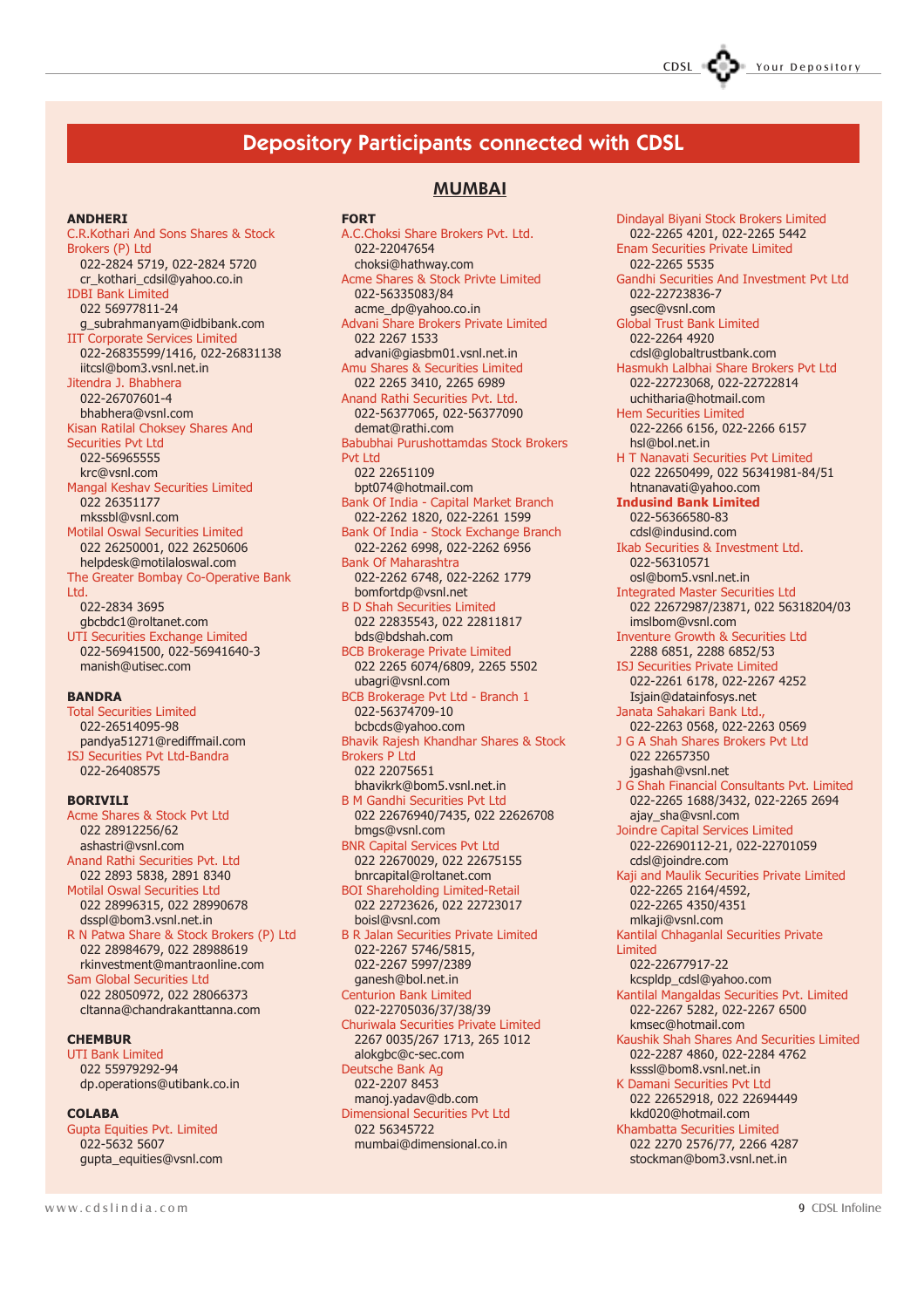K.Jayantilal Securities Private Limited 022-22651199, 022-22650294 kjay@bom4.vsnl.net.in K M Jain Stock Brokers Pvt Ltd 022 56334978-79 kmjpl@bom5.vsnl.net.in Malti Securities Private Limited 022-2261 1268, 022-22610727/998 msl@vsnl.com Mehta Vakil And Company Private Limited 022-2265 2620/1082, 022-2267 8748 MLR Securities Private Limited 022-2265 1370, 022-2267 1487 mlrsecurities@hotmail.com Mother India Securities Pvt Ltd 022 22876431-32, 022 22811703-04 mispl@bom3.vsnl.net.in Motilal Oswal Securities Limited-Fort 022 22654847 gokani@rediffmail.com Motilal Oswal Securities Limited-Fountain 022 22675494, 022 22676838 niwas@bom3.vsnl.net.in Navkar Shares & Stock Brokers Pvt Ltd-Mumbai 022 22722118 pradip@wilnetonline.net Nirmal Bang Securities Pvt. Limited 022-2264 1234, 022-2265 2111 nirmal\_cds@rediffmail.com Oriental Bank Of Commerce 022 22674579/6066, 022 22671751 bm0643@obc.co.in Prarup Shares & Stock Brokers Pvt. Ltd. 022-22826940-42, 022-22884358 prarup@bom5.vsnl.net.in Pratik Stock Vision Pvt Limited 022-22644793-95 psvpl@hotmail.com Pruthvi Brokers & Share Holdings Pvt Ltd 022 22721177, 022 22721188 pbsh@vsnl.ini R B K Share Broking Limited 022 22651529/2646, 022 22623499 rbk@rbksbl.com R.M. Share Trading Private Limited 022-2265 6034, 022-2262 5194 R.N.Patwa Share & Stock Brokers (P) Ltd 022-2265 1951, 022-2265 7258 rnpatwa@bom3.vsnl.net.in Renaissance Securities Limited 022 22721213/2632, 022 56308228 rsecure@giasbm01.vsnl.net.in R R S Shares & Stock Brokers Pvt. Ltd. 022 56330456/22679055/674 rrsshares@satyam.net.in Saikripa Securities Limited 022-56381744-5 dpservices@saikripa.co.in Sanjay C. Baxi 022-2265 3872, 022-2265 3812 Sam Global Securities Limited 022-2265 2422, 022-2267 6468 Sam Global Securities Ltd 022 22654252/57, 022 22654590 anu1@vsnl.com Saurashtra Capital Services Pvt. Ltd. 022-22817483

info@saurashtracapital.com

Shilpa Stock Brokers Private Limited 022 22624220/1 shilpa@hathway.com Sino Securities Pvt Ltd 022 56334811-14 jayem@bom3.vsnl.net.in SMIFS Securities Limited 022-2265 8027/28, 022-2265 8041 smifsop@bom5.vsnl.net.in S.P.Jain Securities Pvt. Ltd. 022-56314108-9 spjain@roltanet.com SPS Share Brokers Private Limited 022-2267 5556/1335, 022-2267 4305 spshares@vsnl.com State Bank Of India 022-2263 1182, 022-2265 1363 Sunidhi Consultancy Services Pvt.Ltd 022 22631417, 022 22631418 scs\_dp@rediffmail.com Suresh Rathi Securities Pvt. Limited 2262 4787, 2262 1086 srsplcdsl@yahoo.com Sushil Finance Consultants Limited 022-5638 6000/22664770 dp@sushilfinance.com SVV Shares & Stock Brokers Pvt. Ltd. 022-22723133/35, 022-22723138 svvdp12000@hotmail.com The Bank Of Rajasthan 022-22873472, 022-22841787 fortmumbai@rajbank.com The Omniscient Securities Pvt Limited 022-22722379-82 kamlesh\_shroff@hotmail.com The United Western Bank Limited 022 22884309-11, 022 22884331-32 Union Bank Of India 022 22674115 unionmsm@bol.net.in Vijan Share & Securities Pvt. Ltd. 022 2269 2217, 2269 2218 Wallfort Share & Stock Brokers Limited 022 2207 2298, 2207 2177 wallfort@bom7.vsnl.net.in Wellworth Shares And Stock Broking Ltd 022 22675758/0365, 022 22700411 wellwrth@vsnl.com **GHATKOPAR** Bank Of Baroda 022-2511 6899/6717, 022-2514 1862 Pragya Securities Pvt Ltd 022 25106655, 022 25103953 dgc160@hotmail.com **GORFGAON** Asian Markets Securities Pvt. Limited

ICICI Bank Limited 022 28736300

022 28727241

022 28755502, 022 28738825/9301 depository@saharaemail.com

022-2841 3030, 022-2841 3100 asianmarkets@vsnl.com shantanut@infotech.icici.com Motilal Oswal Securities Ltd pratikinv@hotmail.com Renaissance Securities Limited 022-2878 6854, 22-2878 6855 Sahara India Financial Corporation Limited Limited MAHALAXMI MAHIM MALAD

022 22064571-72 jayeshj@bom5.vsnl.com M R Share Broking Pvt Ltd 022 56372715, 022 22008176/77 dhancott@hathway.com KANDIVLI Bank Of Baroda 022-28083243, 022-28050291 kandiv@vsnl.com Renaissance Securities Ltd 022 28617309, 022 56905647 utkarsh@equitywiz.com LOWER PAREL ACME Shares & Stock Private Ltd 022 24985147 ajitthorat1977@yahoo.com Asit C Mehta Investment Intermediates Ltd 022 24982000 sskidp@sski.co.in B R Jalan Securities Pvt Ltd 022 24988844 bonanza@bom4.vsnl.net.in Emkay Share & Stock Brokers Pvt Ltd 022 56606690, 022 24904696 emk@bom5.vsnl.net.in HDFC Bank Limited 022-2491 0492, 022-2496 1616 sunil.rodrigues@hdfcbank.com Standard Chartered Bank 022-2491 8483, 022-2491 9444 anand.dutt@in.standardchartered.com Standard Chartered Grindlays Bank 022-24910076, 022-24910078 poornima.natarajan@in.standardchartered.com H T Nanavati Securities Pvt. Ltd. 022-2300 2999, vikas.gandhi@refcosify.com ICICI Bank Limited 022-24924100, 022-24906868/6884 bosep@icici.com Motilal Oswal Securities Limited 022-24453652 B R Jalan Securities Pvt Ltd-Malad 022 22675997

SMK Shares and Stock Broking Pvt.

dsk777@rediffmail.com

ACME Shares & Stock Pvt Ltd

BCB Brokerage Pvt Ltd-Kalbadevi

022 2265 5590/ 22623999, 22623434

Limited

**GULALWADI** 

KALBADEVI

022 23425999 kpranali@yahoo.com

#### brjalan@vsnl.net

Inventure Growth & Securities Limited 022-2881 6159, 022-2888 8270/71

Motilal Oswal Securities Ltd. 022-28440640/28881533 nebula@bom8.vsnl.net.in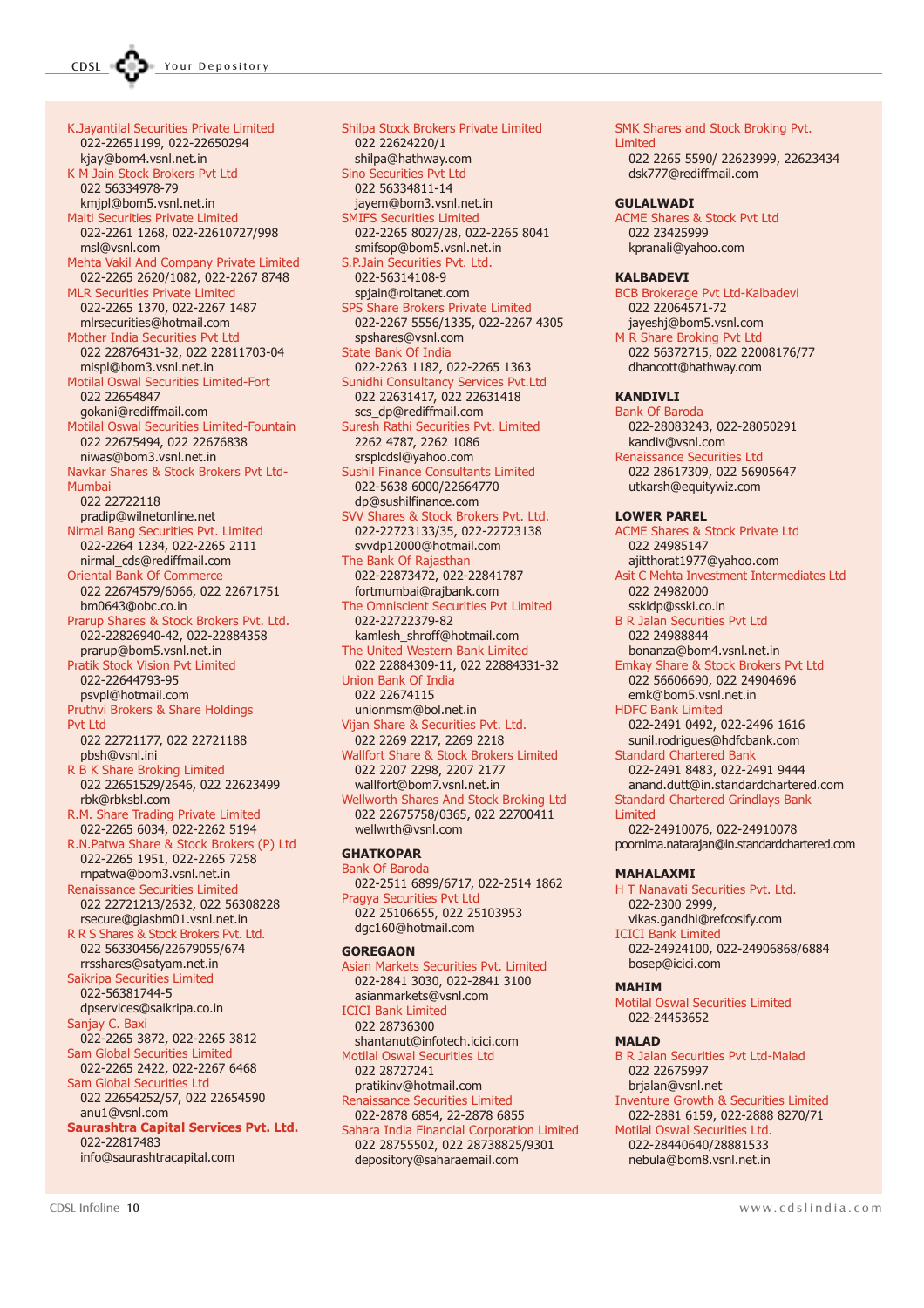#### **MATUNGA**

Grishma Securities Pvt. Ltd. 022-24012553/54 info@grishma.com

#### **MIII IIND**

ACME Shares & Stock Pvt Ltd 022 25620231 melsheri@vsnl.com Motilal Oswal Securities Ltd 022 25926040 argl@vsnl.com

#### NARIMAN POINT

ABN Amro Bank N.V 022-2281 2527/28, 022-2281 2529 krishnan.natrajan@ap.abnamro.com Birla Sun Life Securities Limited 022-56360000 pzaveri@birlasec.com Birla Sunlife Securities Ltd 022 22880041-43 rajendra@birlasec.com CLSA India Limited 022 22841348 sandeep.bhat@clsa.com Dalal & Broacha Stock Broking Pvt. Ltd 022 2282 2992, 2287 6173

dbcds@vsnl.com DBS Capital Markets Pvt Ltd. 022 22852580-81 dbscapital@dbsclub.com

Indsec Securities And Finance Limited 022-22046753, 022-22822362 rrao@indsec.com Keynote Capitals Limited 022 22025230 keynote@vsnl.com Kotak Securities 022 56341100 vishwasjoshi@kotak.com Maheshwari Equity Brokers Pvt. Limited 022-2204 2514, 022-2287 2539 mebpl@vsnl.net Motilal Oswal Securities Limited

022-22615800, 022-22676136 Prabhudas Lilladher Pvt Ltd 022-5632 2222, 022-5632 2520 cdsl@plindia.com

Rashi Equisearch Private Limited 022 22044270, 022 22044259 info@rashiequisearch.com

#### POWAI

Asit C. Mehta Investment Intermediates Ltd.

022-28577898, 022-28577614-16 acmiil\_cdsl@hotmail.com Infrastructure Leasing & Financial Services Ltd 022-2857 0965-, 22-28570970/954 ganesh.raikar@ilfsindia.com

**DYDHUNTE** 

Motilal Oswal Securities Limited 022-23448104/1057

#### REAY ROAD

Reliance Capital Limited 022 56631787 mohan\_vellore@ril.com

#### **STON**

Mukesh Babu Securities Limited 022-24018218-9, 022-24078158/8206 mbsll@bom2.vsnl.net.in

CDSL COD Your Depository

#### **VIKHROLI**

Stock Holding Corporation Of India Ltd. (Institutional) 022-25795246, 25779622-29 cdslinst1@rediffmail.com Stock Holding Corporation Of India Ltd. (Retail) 022-25795261, 25779622-29 cdslrtl@stockholding.com

#### WALKESHWAR

B R Jalan Securities Pvt Ltd 022 23613415/2553, 022 23674460

#### WORL<sub>I</sub>

Citibank N.A. 022-2494 9275, 022-2494 4167 settlements.custody-india@citicorp.com The Hongkong And Shanghai Banking Corpn. Ltd 022-2498 0000, 022-2491 7033/28

bomcnc1@hsbc.co.in

#### **AGRA**

Seema SecuritiesS Private Limited 0562-351230/1061 agssi@nde.vsnl.net.in

#### AHMEDABAD

Bank Of India 079-6561984 BCB Brokerage Pvt Ltd 079 6640022/33/44, 079 6640055 ratnakarsec@icenet.net Gandhi Securities And Investment Pvt Ltd-Kalol Branch 02764-22817 Money Care Securities And Financial Services Ltd 079 6561700, 079 6561923 mcsahd@vsnl.com Navkar Share & Stock Brokers Pvt Ltd 079 6403629/49, 079 6446166 pradip@wilnetonline.net Renaissance Securities Limited 216 7976, 217 6660 Shah Investors Home Ltd. 079-6495001-02 sihl@icenet.net The Stock Exchange, Ahmedabad 079-630 7971/77

AHMEDNAGAR

Nagar Urban Co-Operative Bank Ltd. 0241-343 641/642, 0241-345 385 nagarbank@vsnl.com

OTHER CITIES

#### AKOLA

Motilal Oswal Securities Limited 0724-430 795, 0724-430 304 The Akola Janata Comm. Co-op. Bank Ltd 0724 430012, 0724 430241/639 akl akljbmnb@sancharnet.in

#### ALLAHABAD

Asit C. Mehta Inv. Intermediates Ltd 0532-460822

#### ALWAR

ACME Shares & Stock Pvt Ltd 0144 333364, 0144 338935 vsat\_nse@yahoo.com The Bank Of Rajasthan Ltd 0144 701747 cralwar@rajbank.com

#### ANAND

H T Nanavati Securities Pvt Ltd 02692-40439/41412, 02692-55408 patel\_harshit@hotmail.com

Navkar Share & Stockbrokers Pvt Ltd 02692 61888, 02692 62714 pradip@wilnetonline.net

#### BANGALORE

Bangalore Stock Exchange Limited 080-227 8314/8315, 080-227 8317 edbgse@vsnl.com Bank Of India

080-2280367

boiblrdpo@vsnl.net Churiwala Securities (P) Limited

080-344 3327, 080-344 3750/3930

Stock Holding Corporation Of India Ltd 080-299 5246 nirmalreddy@stockholding.com

#### **BARETLIY**

Siddhi Shares Private Limited 0581 429344, 0581 429352

#### BEAWAR

The Bank Of Rajasthan 01462-58813, 01462-57402 beawar@rajbank.com

#### **BELGAUM**

Asit C Mehta Inv. Intermediates Ltd 0831 466432, 0831 421956

ase@adl.vsnl.net.in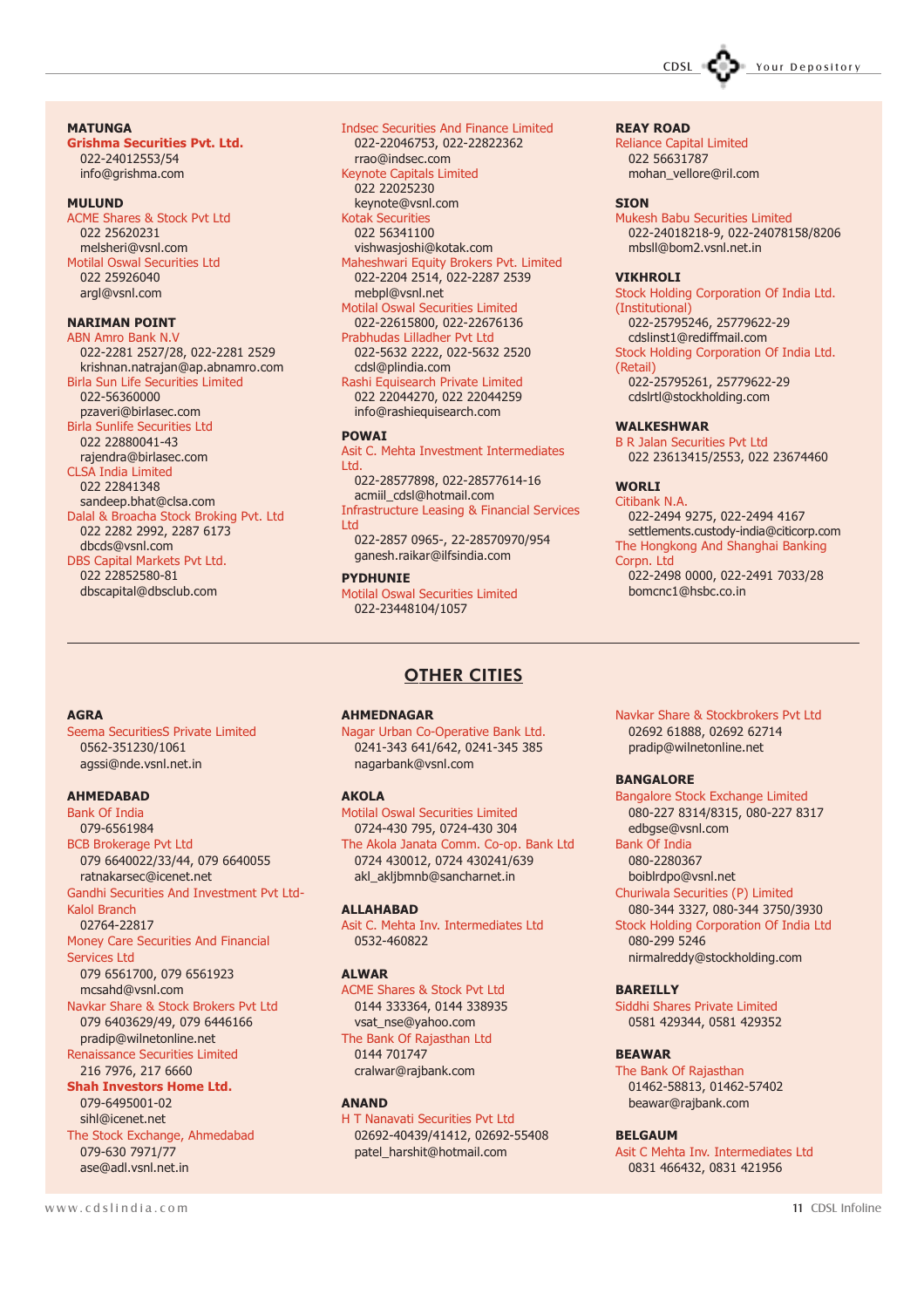**BHARATPUR** Hem Securities Limited 05644 31106-07

#### **BHARUCH**

Gandhi Securities & Investments Pvt. Ltd 02642-62140 priti@narmada.net.in

BHATINDA

Suresh Rathi Securities Pvt. Ltd. 0164 2524599

BHILWARA

The Bank Of Rajasthan Ltd 01482 26242 bhilwaramain@rajbank.com Suresh Rathi Securities Pvt Ltd 01482 25198 manohar6@sacharnet.in

#### BHIWANDI

Renaissance Securities Limited 022 913 55200

#### BHOPAL

S P Jain Securities Pvt. Ltd. 0755-552625/577722 nsbl@sify.com

#### BHUBANESHWAR

Sam Global Securities Ltd 0674-575008/404, 0674-575703 The Bank Of Rajasthan Limited 0674 532326 bhubneshwar@rajbank.com

#### BIKANER

Hem Securities Ltd 0151-544002, 0151-200466 Suresh Rathi Securities Pvt Limited 0151-520 297 The Bank Of Rajasthan Ltd 0151 234827

kgbikaner@rajbank.com

#### **BORSAD**

Navkar Share & Stock Brokers Pvt Ltd 02696 22600 pradip@wilnetonline.net

#### CHANDIGARH

Indus Portfolio Pvt Ltd 0172-378858 dp@indusinvest.com K & A Securities Pvt Ltd 0172 704198/4298, 0172 704398 vkumar@glide.net.in The Bank Of Rajasthan Ltd 0172 702784 chandigarh@rajbank.com Uttam Financial Services Ltd 0172 301670 nsebse@vsnl.com

#### **CHENNAI**

Bank Of India 044-5229346-48 boizosz@md2.vsnl.net BCB Brokerage Pvt Ltd 044 6426323, 044 6426659 shhkumar@eth.net Bright Shares and Stocks Pvt. Ltd. 044-4620028-29 bright\_dp@vsnl.net DJS Stock And Shares Ltd 044-5250715, 044-5215515 Madras Stock Exchange Limited 044-522 8951, 044-522 4392/4393 mseed@md3.vsnl.net.in Stock Holding Corporation Of India Ltd 044-534 0725 The Bank Of Rajasthan Ltd 044 8213222 chennai@rajbank.com

#### **CHITTORGARH**

Shilpa Stock Brokers Pvt Ltd 01472 42278-79 sargam1@sancharnet.in

#### **CHURU**

Suresh Rathi Securities P Ltd 01562 52339

#### **COCHIN**

Cochin Stock Brokers Limited 0484 401898/3913, 0484 400044 netincse@md3.vsnl.net.in

#### **COIMBATORE**

DJS Stock And Shares Limited 0422- 211487, 0422- 210369 annam123@eth.net

#### **CUTTACK**

Gandhi Securities & Investment Pvt Ltd 0671-619036, 0671-628189 gsicut@dte.vsnl.net.in

#### **DAHOD**

ISJ Securities Pvt Ltd 0267 321478

#### DEHRADUN

Anand Rathi Securities Pvt Ltd Motilal Oswal Securities Limited 0135-653860, 0135-659752 sainath@nde.vsnl.net.in Uttam Financial Services Ltd 0135 621442, 0135 625537 afspl@sancharnet.in

#### **DHORA1T**

B M Gandhi Securities Pvt Ltd 02824 32888/57 krfinstock@rediffmail.com

#### DHULE Motilal Oswal Securities Limited 02562-41781, 02562-41881

Sykes & Ray Equities (I) Ltd 0256 233968 venktesh@vsnl.com

#### DOMRTVTI T

Anand Rathi Securities Pvt Ltd 0251 2441788, 0251 2452179 krm@bom7.vsnl.net.in Gupta Equities Pvt Ltd 0251 2890923

#### FARIDABAD

The Bank Of Rajasthan Ltd 0129 5413147, 0129 5415277 faridabad@rajbank.com

#### **GANGAPUR**

The Bank Of Rajasthan Ltd 07463 34051 roindore@rajbank.com

#### **GAYA**

Uttam Financial Services Ltd 0631 435868/42903 nsebse@vsnl.com

#### **GUNA**

Churiwala Securities Pvt Ltd 07542 56078 sg\_invest@mantramail.com

#### **GUWAHATI**

ISJ Securities Pvt Ltd 0361 636937-38 State Bank Of India-Chenikuthi 0361 540348/2778, 0361 637726 sbichebr1@sanchernet.in

#### GWALIOR

Hem Securities Ltd 0751 436464/565, 0751 576363 shiva\_aim@rediffmail.com Renaissance Securities Limited 0751-431 950

#### HALDWANI

Sam Global Securities Ltd 05946-25328, 05946-28788

#### HANUMANGARH

Suresh Rathi Securities Pvt Ltd

#### **HARDWAR**

Motilal Oswal Securities Ltd 0133 450930 ajit\_tomar@hotmail.com

#### HINDAUN

Hem Securities Limited 30632, 31352,, 31905 kamleshgm@yahoo.com

#### HISSAR

Sam Global Securities Ltd 01662-39045/37745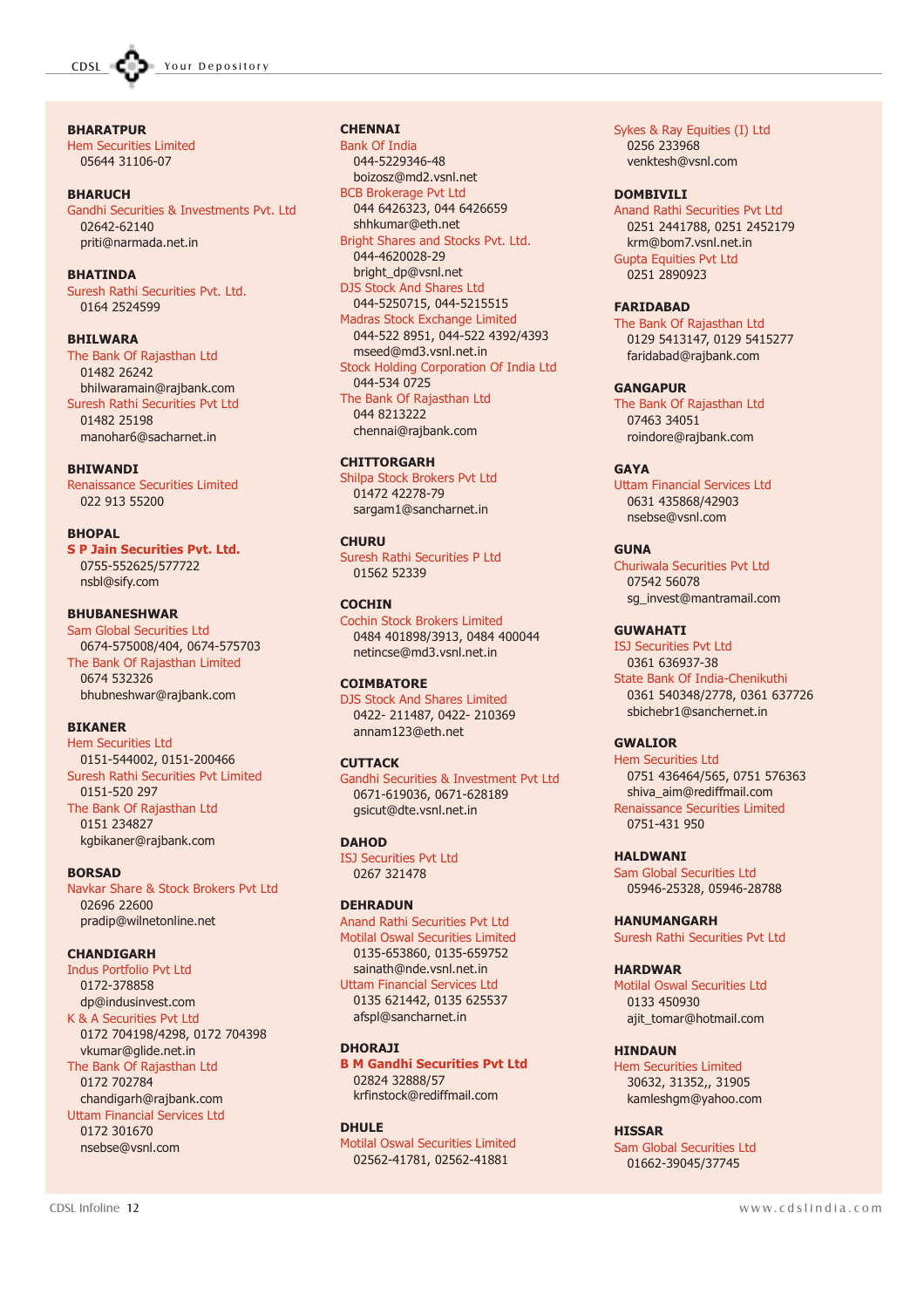CDSL COD Your Depository

SMK Shares And Stock Broking Pvt Limited 01662-31084

**HOSPET** Motilal Oswal Securities Ltd 08394-27718

#### **HUBLI**

Gupta Equities Pvt Ltd 0836 269948, 0836 269951 sachirao@hotmail.com Motilal Oswal Securities Ltd 0836 369487 karthikinvser@rediffmail.com

#### HYDERABAD

BNR Capital Services Pvt Ltd 040 4755239, 040 4755240 CIL Securities Limited 040-320 3155, 040-320 3149 advisors@cilsecurities.com Karvy Consultants Limited 040-332 5518, 040-331 2454 um.sec@karvy.com Stock Holding Corporation Of India Ltd 040-322 2645 komal\_nair@stockholding.com The Bank Of Rajasthan Limited 040-474 5920, 040-474 3654 hyderabad@rajbank.com The Hyderabad Stock Exchange Ltd 040 3222641-42 raju7170@yahoo.co.uk

#### **ICHALKRANJI**

Renaissance Securities Limited 0230-421 934, 0230-421 935 klp\_srinvest@sancharnet.in

#### INDORE

Anand Rathi Securities Pvt Ltd 0731 565975, 0731 563127 suyogsec@sancharnet.in K M Jain Stock Brokers Pvt Ltd 0731 529104 floraindore@hotmail.com MPSE Securities Limited 0731 432842-48 mpseind@sancharnet.in Sanjay C Baxi 022 2656812, 022 2695575 scbaxi@vsnl.net State Bank Of India 0731-702 736 sbiinddemat@sancharnet.in State Bank Of Indore 0731-548 318, 0731-544 464 The Bank Of Rajasthan Limited 0731-533 062 mgroadindore@rajbank.com **JABALPUR** ACME Share & Stock Pvt Ltd 0761 315646, 0761 507142

#### **JATPUR**

Alankit Assignments Ltd 0141 374531-33 alankitjpr@alankit.com Anand Rathi Securities Pvt Ltd 0141 370352 pkgfin@datainfosys.net Hem Securities Limited 0141-378 608 hcj@tantramail.com Hem Securities Ltd hcj@datainfosys.net Indus Portfolio Pvt. Ltd 0141-400630 dp@indusinvest.com JSEL Securities Ltd. 0141-2720367/2545944 jselsl@datainfosys.net Renaissance Securities Ltd 0141 406820 Suresh Rathi Securities Pvt Ltd- Hans Marg 0141 520682 singhrajpr@yahoo.com The Bank Of Rajasthan 0141 369445, 0141 372221 miroadjaipur@rajbank.com

#### **JALANDHAR**

H.T. Nanavati Securities Pvt. Limited 0181-226 964, 0181-227 469

#### **JALGAON**

Asit C Mehta Inv Intermediates Ltd 0257-226743, 0257-225885 skwani@bom6.vsnl.net.in

#### JAMNAGAR

B R K Shares & Stk Brokers P Ltd 0288 553310/92180 jam\_poonam@sify.com Motilal Oswal Securities Limited 0288-661 246/248 SVV Shares & Stock Brokers Pvt Ltd 0288 550821, 0288 592040/45

#### JHALRA PATAN

Suresh Rathi Securities Pvt Ltd 07432-40116 svardhma@datainfosys.net

#### JHUNJHUNU

Suresh Rathi Securities Pvt Limited 01592-32355, 01592-38727 nitin601@hotmail.com

#### JODHPUR

Motilal Oswal Securities Limited 0291-441382/383 marusec@wilnetonline.net Renaissance Secs. - Paota 0291-628619/719 Renaissance -Sardarpura 0291 612374

The Bank Of Rajasthan Ltd 0291 627365 sgjodhpur@rajbank.com

0291-636171

Suresh Rathi Securities Pvt. Ltd

#### **KANPUR**

Siddhi Shares Private Limited 0512 305203 srfl@vsnl.net State Bank Of India 0512 303123/303874/355617 sbidpsu@sancharnet.in

#### JUNAGADH

Ajay Natwarlal Securities Pvt. Ltd. 0285 2651482

#### KHAMBHAT

ACME Shares & Stock Pvt Ltd 02698 24401-02 mscs@icenet.net Navkar Share & Stock Brokers Pvt Ltd 02698 20565 pradip@wilnetonline.net

#### **KOLHAPUR**

Motilal Oswal Securities Ltd 0231 660713, 0231 650171 klp\_tradenet@sancharnet.in Renaissance Securities Limited 0231 660713, 0231 650171

#### KOI KATA

Accord Capital Markets Limited 033-2476 2125/5404, 033-2475 0828 accord19@vsnl.in Bank Of India 033 22485703/1973, 22485785/4850 boiezit@cal3.vsnl.net.in CD Equisearch Private Limited 033 22805601-02 cdequi@cal.vsnl.net.in Dalmia Securities Limited 033-22806544-49 nm@dalmiasec.com Dimensional Securities Pvt Ltd 033 22207948, 033 22102650-52 kolkata@dimensional.co.in DJS Stock & Shares Limited 033-22206269, 033-22484288 Dynamic Equities Pvt. Limited 033-24742158-62 dynamicequities@hotmail.com East India Securities Limited 033-2334 5527/5689, 033-2321 8069 viveka@eisec.com G M Bosu & Co Pvt Ltd 033 24662822, 033 24664363 gmbcolk@cal2.vsnl.net.in Lohia Securities Limited 033-2210 8722, 033-2210 7993/95

samy4200@usa.net

malikjbp@hotmail.com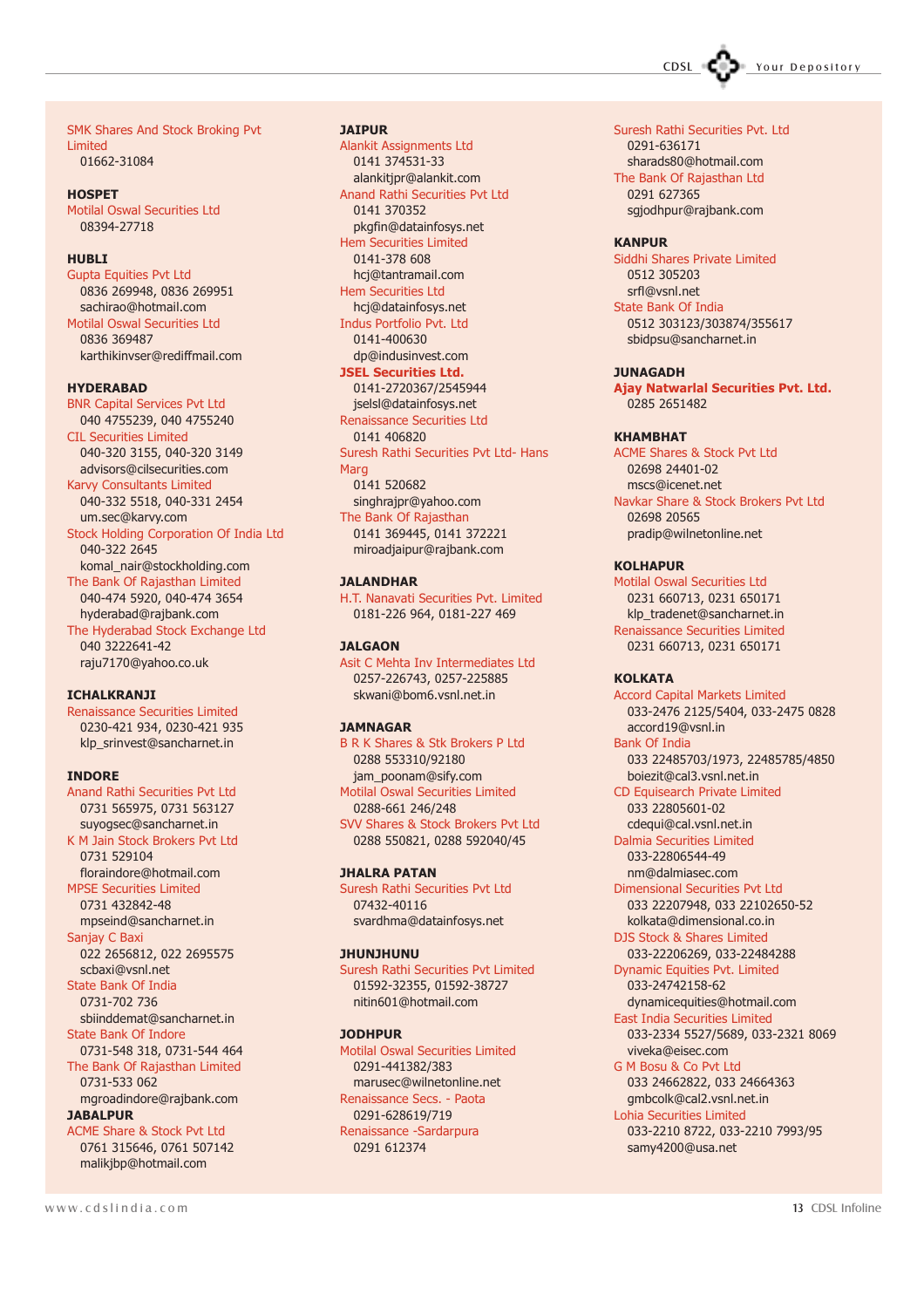M Prasad & Co. Ltd

#### 033 24792700-01 sunspark@cal2.vsnl.net.in R M Share Trading Pvt Ltd 033 22103860, 033 22103862 Sam Global Securities Limited 033-2221 1096, 033-2221 1097 SKP Securities Limited 033-22828719/8793 skpsec@giascl01.vsnl.net.in SMIFS Securites Limited 033 22819910 smifse4@vsnl.net Stock Holding Corporation of India Ltd 033-2226 2030 The Bank Of Rajasthan Limited 033 22377412-13 crcalcutta@rajbank.com Vedika Securities Pvt Ltd 033 22231245, 033 22233642/43 vedika\_@hotmail.com

#### **KOTA**

HEM Securities Ltd. 0744 2451026 Suresh Rathi Securities Pvt Limited 0744-361 155 The Bank of Rajasthan Limited 0744-324 007, 0744-362 284

iekota@rajbank.com

**LUCKNOW** 

Anand Rathi Securities Pvt Ltd 0522 282303, 0522 217547/426 richie@avadh.net Asit C Mehta Investment Intermediates Ltd (0522) 255022/23, (0522) 255 005 Hem Securities Limited 0744-2451026 Motilal Oswal Securities Limited 231695/211903, 217492 Sykes & Ray Equities (I) Limited 0522 331196 sykes@hatway.com

LUDHIANA

LSE Securities Limited 0161-412316-18 lse@satyam.net.in State Bank of India 0161-449 080, 0161-449 081

MADURAI

DJS Stock & Shares Ltd 0452-735776, 0452-737555 pln@vsnl.com

#### **MANGALORE**

ISJ Securities Pvt Ltd 0824 429614 arcadia@vasnet.co.in Sykes & Ray Equities (India) Ltd 0824 218476/561, 0824 218737 dp@sre.co.in

#### MEERUT

BCB Brokerage Pvt Ltd 0121 660001/24 ash\_rel@yahoo.com Sam Global Securities Limited 0121-663644 pahujacap@yahoo.co.in The Bank Of Rajasthan Ltd 0121-643908 meerut@rajbank.com

#### MITHAPUR

B R K Shares & Stk Brokers P Ltd 02892 24360

#### MORADABAD

Uttam Financial Services Limited 0591-428 721, 0591-417 908

#### MUZAFFARPUR

B R Jalan Securities Private Limited 0621-266 839, 0621-266 840 binod@dte.vsnl.net.in

#### **NADIAD**

Kisan Ratilal Choksey Shares & Sec Pvt Ltd 0268-29020/24/26 vimalpatel786@homail.com

#### **NAGPUR**

Anand Rathi Securities Pvt. Ltd. 0712-731922-4 Kantilal Chhganlal Securities Pv. Ltd 0712 731922, 0712 731923/25 vifco@rediffmail.com Motilal Oswal Securities Ltd 0712 538181 Renaissance Securities Limited 0712 241062

#### NANDURBAR

Motilal Oswal Securities Ltd 02564 22087/25180 gtated@hotmail.com

#### **NASTK**

Asit C. Mehta Investment Intermediates Ltd 0253 454174-75 Kantilal Chhaganlal Securities Pvt Ltd 0253 572196, 0253 5727696 Motilal Oswal Securities Limited 0253-579201, 0253-574782

#### NAVI MUMBAI

Bank Of Baroda 022-2770 9854, 022-2771 0951 bobnerul@bol.net.in Inter-Connected Stock Exchange of India Ltd 022 27812056/58/59, 022 27812062/392-3 isesc@bom3.vsnl.net.in Motilal Oswal Securities Ltd 022 27661278

#### NEW DELHI

Abhipra Capital Limited 011-2724 7797/98, 011-2721 4564 customercare@abhipra.com Alankit Assignments Limited 011-2351 3514/16, 011-2354 5773/74 alankit@alankit.com Bank of India 011 23721843-44, 011 23731113 boindpo@vsnl.net BLB Limited 011-23290007/15, 011-23290006 dhirender.verman@indiatimes.com B R Jalan Securities Private Limited 011-2696 8101, 011-2651 1919/4050 B R Jalan Securities Pvt Ltd 011 23241992 brjalan@vsnl.net Express Securities Pvt Ltd 011 23326940, 011 23279479 Globe Capital Market Limited 011 23720887/89/91, 011 23720891 gcm@del2.vsnl.net.in IKM Investor Services Ltd 011 25787743, 011 25782301 ikmdmat@yahoo.com Indus Portfolio Private Limited 011 25457390, 011 25449517/9862 dp@indusinvest.com Integrated Master Securities Limited 011-23322136/2143, 23322187/2259 imslnt@mantraonline.com K & A Securities Pvt Ltd 011 26832111/29511, 26849511/36869 kansal@kna.wipro.net.in Master Capital Services Ltd 011 23738633, 011 23358667 mtl@vsnl.net Sam Global Securities Ltd-Azadpur 011 27228354, 011 27433346 Sam Global Securities Limited 011 23270790/6190 rakesh\_samdp@hotmail.com, anul@vsnl.com Stock Holding Corporation of India Ltd. 011-2371 2807 Suresh Rathi Securities Pvt. Limited 011-2328 1192 The Bank Of Rajasthan Ltd-Karol Bagh 011 25712934, 011 25729817 kbdelhi@rajbank.com The J & K Bank Limited 011 23737940-41, 011 23737948 jkbdpservice@spectranet.com Uttam Financial Services Limited 011-23317228, 011-23326278 nsebse@vsnl.com Zuari Investments Limited 011 26413319/3376, 011 26413386 zuari@vsnl.com **PANTPAT** The Bank Of Rajasthan

01742 630192, 01742 630493 rodelhi@rajbank.com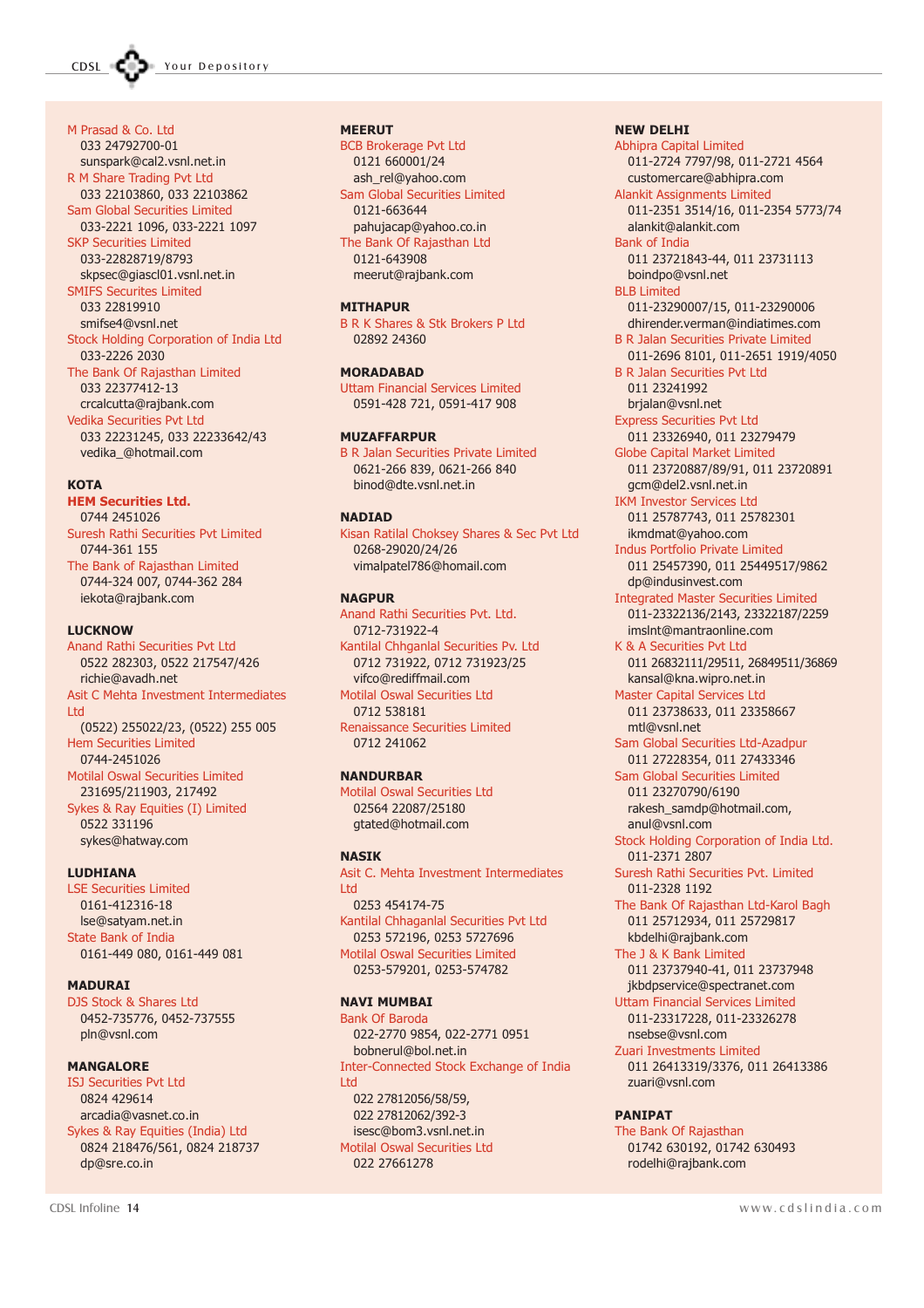CDSL COD Your Depository

#### PANAJI

ISJ Securities Pvt Ltd 0832 231130

#### PATNA

Motilal Oswal Securities Ltd 0612 201625/26/22 nspl@mail.girija.net.in

#### **PIPARIYA**

BCB Brokerage Pvt Ltd 07576 23232

#### PRODDATUR

Renaissance Securities Limited 08564-43494, 08564-57945 vinodkumarv123@rediffmail.com

#### PUNE

Bank Of Baroda 020 5421255/36997, 020 5445893 paudro@vsnl.net PSE Securities Limited 020 4485701-03 punestock@vsnl.com The Cosmos Cooperative Bank Limited

020 4456591 dematcell@ho.cosmosbank.com

#### RAIPUR

Anand Rathi Securities Pvt. Ltd. 0771 654407 Kantilal Chhaganlal Securities Pvt Ltd 0771 659071/72 sanjivrathica@yahoo.com Wallfort Share & Stock Brokers Ltd 0771 535642

#### **RAJKOT**

Ajay Natavarlal Securities Pvt Limited 229763, 229782 anspl405@hotmail.com B R K Share & Stock Brokers P Ltd 0281 476305-06, 0281 691320 Rajkot Nagarik Sahkari Bank Limited 0281-233 916/917, 0281-233 918 savipa@yahoo.com SKSE Securities Limited 0281-442 145, 0281-691 257 sksel@indiainfo.com

The Bank of Rajasthan Ltd romumbai@rajbank.com

#### **RANCHI**

Motilal Oswal Securities Ltd 0651 307350

#### RANIGANJ

B R Jalan Securities Private Ltd 0341 444226 sunsec@vsnl.net

#### ROHTAK

The Bank Of Rajasthan Ltd 01262 54502 rodelhi@rajbank.com

#### ROURKELA

Motilal Oswal Securities Ltd 0661 4640943/3493, 0661 4646493 virbhadr@hotmail.com

#### SANGAMNER

Acme Shares & Stock Pvt Ltd 02425 25451, 02425 25100 gandhiinv@rediffmail.com

#### SANGLI

Mangal Keshav Securities Ltd 0233 327956-58 akniv@vsnl.com

#### **SIRSA**

IKM Investors Services Ltd 01666 32011 rangolistock@satyam.net.in The Bank of Rajasthan Ltd 01666 20713 rodelhi@rajbank.com

#### SRIGANGANAGAR

Suresh Rathi Securities Pvt Limited 0154-440 383 The Bank of Rajasthan Limited

0154-430 359/259, 0154-422 903 sriganganagar@rajbank.com

#### **SURAT**

BCB Brokerage Pvt Ltd 0261 7413530, 0261 7413634 dinyarturel@hotmail.com Kisan Ratilal Choksey Shares & Securities Pvt Ltd 0261-7410007/7426867/7431580 Motilal Oswal Securities Limited 0261-419813, 0261-435505 Suresh Rathi Securities Pvt Ltd 0261 655670

#### THANE

Mangal Keshav Securities Ltd 022 25470890 mksl@powersurger.net Kantilal Chhaganlal Securities Pvt. Ltd. 022-25430445/55571305

#### **THRISSUR**

The South Indian Bank Limited 0487 440388 sib@vsnl.com

#### **TINSUKIA**

Renaissance Securities Limited 334622, 339062

#### TRIVANDRUM

H T Nanavati Securities Pvt Limited 0471-440 934, 09847062392

#### UDAIPUR

Emkay Share & Stock Brokers P Ltd 0294 415405, 0294 412276 rcstocks@bppl.net.in

- 0294-423 611/612, 0294-422 181 Renaissance Securities Limited 0294-526 798
- Shilpa Stock Broker Pvt Ltd 0294 425816, 0294 425855 fortsec@sancharnet.in
- Suresh Rathi Securities Pvt Ltd 0294 413088

The Bank Of Rajasthan Limited 0294-560547, 0294-420702 bbudaipur@rajbank.com

#### **UDIPI**

ISJ Securities Pvt Ltd 08252 34295 nsrao@blr.vsnl.net.in

#### VADODARA

Bank of Baroda 0265-361910 cgzbobcapbar@netcracker.com SDFC Securities Limited 0265 362330 sdfc@technet-online.com Vadodara Stock Exchange 0265-361 534/474 vse@bnpl.com

#### **VAPT**

Mangal Keshav Securities Ltd 02638 439063, 02638 434687 mksl@powersurfer.net

#### VARANASI

Sykes & Rays Equities (I) Ltd 0542 356569 rajeevpandey@satyam.net.in

#### **VERAVAL**

B R K Share & Stock Broker Pvt Ltd 02876 43827/959, 02876 41759/44005 ajay123123@rediffmail.com

#### VIJAYAWADA

BNR Capital Services Pvt Ltd- Branch 1 0866 566271, 0866 566267 vinit@nettlinx.com

BNR Capital Services Pvt Ltd- Branch 2 0866 577005, 0866 571047 vjwkscpl@sancharnet.in

#### VISAKHAPATNAM

Steel City Securities Limited 0891-549675-80, 0891 563580/49681 scsldp@nettlinx.com

#### VISNAGAR

Kantilal Mangaldas Sec P Ltd 02765 30386/21082, 02765 31167 shreevsn@yahoo.com